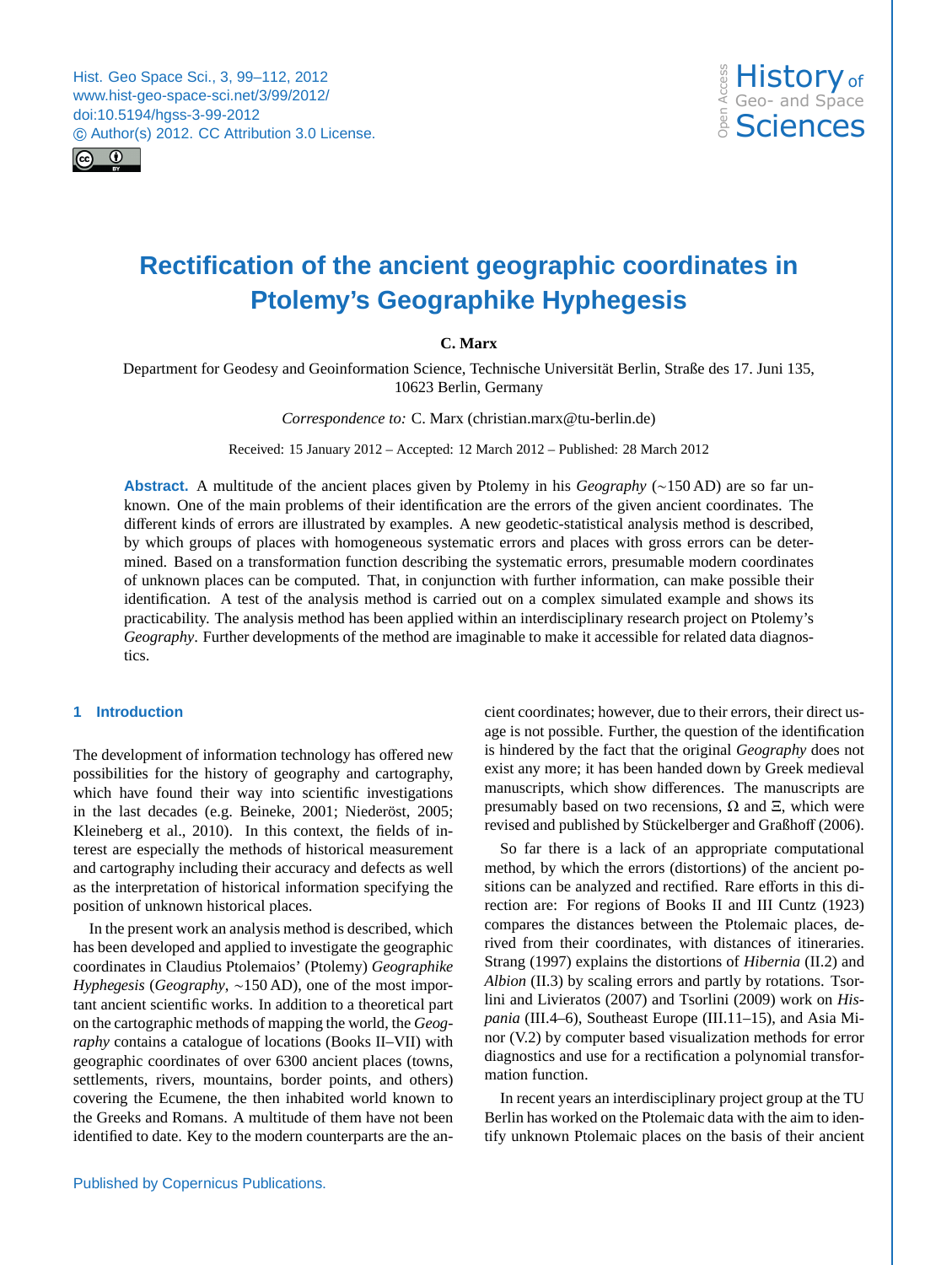coordinates. Due to the errors and inaccuracy of the coordinates, further information is consulted for the identification, that is topographic and historical information, archaeological sites, other ancient texts, and toponymy. The findings of the project are not the last word on the subject; in fact, specialists such as historians and archaeologists are asked to confirm or disprove them.

Concerning the mathematical questions of the project, the problems and aims are to determine systematic distortions, gross errors (scribal errors of the manuscripts), and the local accuracy of the ancient data as well as incorrect modern identifications and modern coordinates for unidentified ancient places. For this purpose a geodetic-statistical analysis method was developed and implemented in software. The present work gives a detailed representation of the actual analysis method, which is described only briefly in [Kleineberg et al.](#page-12-2) [\(2010,](#page-12-2) [2012\)](#page-12-4) so far. Further, the errors of the Ptolemaic coordinates are illustrated and a simulated example is given, by which the functioning of the analysis method is demonstrated.

### <span id="page-1-3"></span>**2 The errors of the Ptolemaic coordinates**

For the places in the catalogue of locations Ptolemy gives the geographic longitude Λ and latitude Φ. The difference between the Ptolemaic and the modern geographic coordinate system is the zero meridian. Ptolemy locates the zero meridian at the "Blest Islands" (IV.6.34). The modern counterpart of that isles is disputed; two possibilities come into consideration, the Canaries (e.g. [Tsorlini and Livieratos,](#page-13-2) [2007;](#page-13-2) Stückelberger and Mittenhuber, [2009,](#page-13-4) p. 240) as well as the Cape Verde Islands (e.g. [Reichert,](#page-13-5) [2003;](#page-13-5) [Rawlins,](#page-13-6) [2008,](#page-13-6) p. 573). Regardless of which zero meridian is taken into account, there remain large deviations between the converted ancient and the modern longitudes. Also, ancient and modern latitudes often differ considerably. Regarding the identification of places, it is of interest whether the coordinate differences contain systematic components. If so, they can be described by a mathematical function, and the positions of unidentified places can be rectified.

To illustrate the occurring deviations between Ptolemaic and modern coordinates, exemplarily 46 places in *Illyricum* (II.16; situated between the Adriatic and the Dinarides) are considered, which are certainly identified (see [Kleineberg](#page-12-4) [et al.,](#page-12-4) [2012,](#page-12-4) pp. 189). The following computations are based on the Ω-recension. The differences between modern and Ptolemaic longitudes amount to 23° to 29°. Thus, for this example the Cape Verde Islands are assumed to be the location of the zero meridian, and the ancient longitudes were converted by  $\Lambda' = \Lambda + \lambda_{SA}$ , where  $\lambda_{SA} = -25°10'$  is the mod-<br>ern longitude of Santa Antão, the most western island of ern longitude of Santa Antão, the most western island of the Cape Verde Islands. The differences  $\Delta \lambda = \lambda - \Lambda'$  and  $\Delta \phi = \phi - \Phi$  with respect to the modern longitude  $\lambda$  and lat- $\Delta \phi = \phi - \Phi$  with respect to the modern longitude  $\lambda$  and latitude  $\phi$  were computed. The difference vectors  $(\Delta \lambda \Delta \phi)^{\top}$  are



<span id="page-1-0"></span>**Figure 1.** *Illyricum*: residual plot after a conversion  $\Lambda' = \Lambda + \lambda_{SA}$ <br>in longitude with  $\lambda_{SA} = -25^\circ 10'$  (point:  $(\Lambda'$  Φ) arrowhead:  $(\lambda \phi)$ ) in longitude with  $\lambda_{SA} = -25°10'$  (*point*: ( $\Lambda$ ', $\Phi$ ), *arrowhead*: ( $\lambda$ , $\phi$ )).

shown in Fig. [1.](#page-1-0) They have varying directions and often magnitudes of 2 $\degree$  to 3 $\degree$  in longitude and  $\frac{1}{2}$  $\degree$  to 1 $\degree$  in latitude. However, there are also vectors which are similar to each other. That indicates systematic errors (distortions).

A better fit between ancient and modern coordinates can be obtained by a transformation of coordinates, which absorbs the distortions of the ancient coordinates. In general, the transformation function is  $\Lambda = f(u, \lambda, \phi)$ ,  $\Phi = g(u, \lambda, \phi)$ , where  $u$  is the vector of the distortion parameters  $u_j$ . Using the given places of *Illyricum*, a computation of *u* was performed by an adjustment (see Sect. [3\)](#page-3-0) exemplarily for a scaled and shifted transformation

<span id="page-1-1"></span>
$$
\Lambda = f(\boldsymbol{u}, \lambda) = m_{\lambda} \lambda + \Lambda_0 , \quad \Phi = g(\boldsymbol{u}, \phi) = m_{\phi} \phi + \Phi_0 , \qquad (1)
$$

where  $m_{\lambda}$  and  $m_{\phi}$  are scales and  $\Lambda_0$  and  $\Phi_0$  shifts. The parameters of the inverse transformation with respect to Eq. [\(1\)](#page-1-1) are obtained by the inversions

$$
m_{\Lambda} = 1/m_{\lambda}, \quad \lambda_0 = -\Lambda_0/m_{\lambda}, m_{\Phi} = 1/m_{\phi}, \quad \phi_0 = -\Phi_0/m_{\phi}. \tag{2}
$$

Then, the approximately rectified ancient coordinates are

<span id="page-1-2"></span>
$$
\bar{\lambda} = m_{\Lambda} \Lambda + \lambda_0 \,, \quad \bar{\phi} = m_{\Phi} \Phi + \phi_0 \,. \tag{3}
$$

The remaining errors of this transformation are the residuals  $\Delta \lambda = \lambda - \overline{\lambda}$  and  $\Delta \phi = \phi - \overline{\phi}$ . The adjustment of *u* was carried out using all 46 places. The residual vectors  $(\Delta \lambda \Delta \phi)^T$ <br>are plotted in Fig. 2. They have magnitudes comparable to are plotted in Fig. [2.](#page-2-0) They have magnitudes comparable to the vectors in Fig. [1,](#page-1-0) because the determined transformation function is not well fitting.

In Fig. [2](#page-2-0) similar residual vectors in local groups reveal shifts of groups of places against each other. The cause of shifts can be reference places, which the localization (by measurement or calculation) of neighbouring places was based on. (Concerning Ptolemy's usage of itineraries, also [Cuntz](#page-12-3) [\(1923,](#page-12-3) pp. 112) assumes reference places in *Gallia*, *Italia*, and *Pannonia Inferior*.) When the relative positions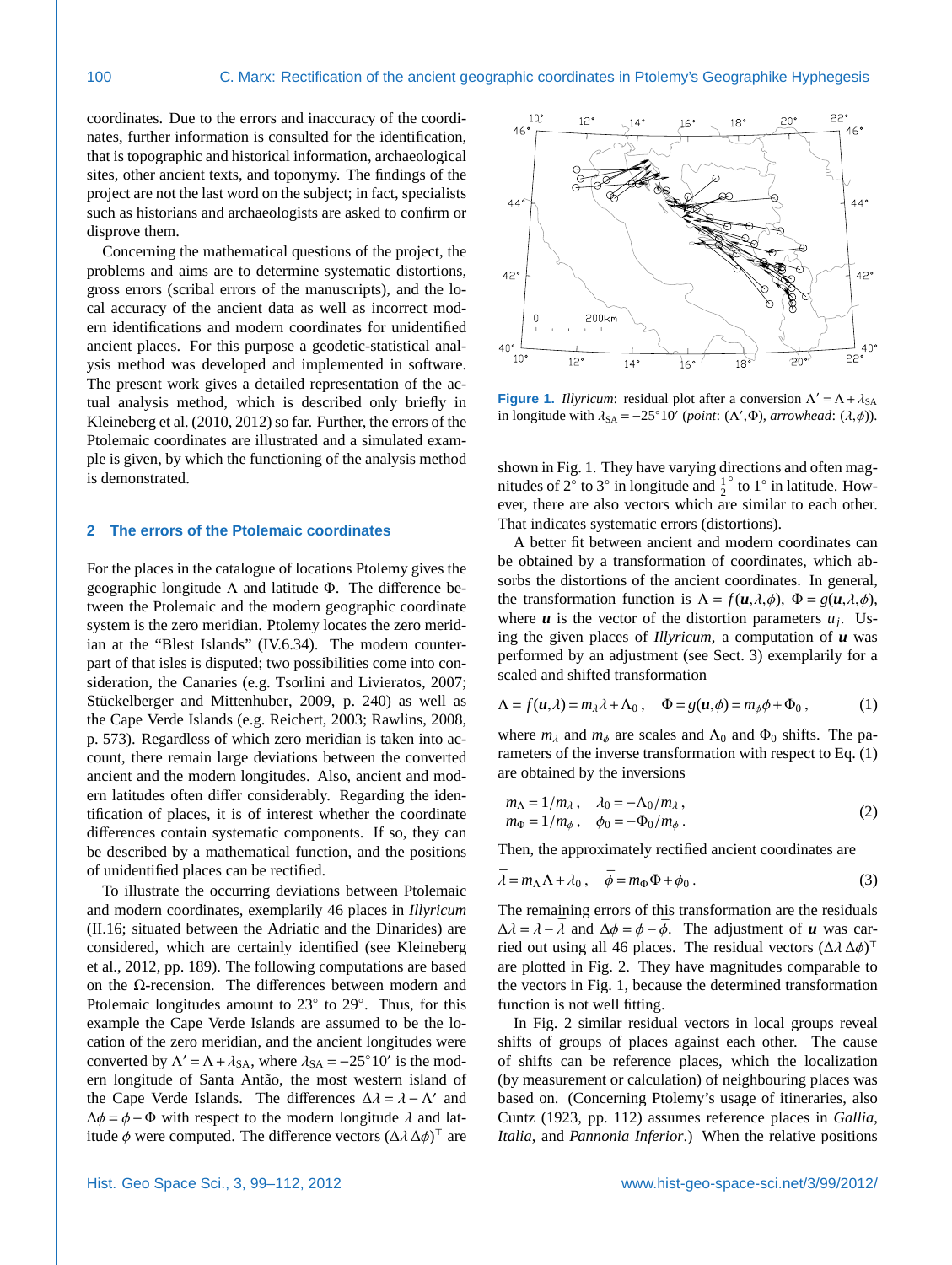

<span id="page-2-0"></span>**Figure 2.** *Illyricum*: residual plot after an adjustment of scale and shift (*point*:  $(\bar{\lambda}, \bar{\phi})$ , *arrowhead*:  $(\lambda, \phi)$ ).

of the reference places were inaccurate, the errors were transferred to the associated places.

Local shifts are characteristic for the places in the *Geography*. [Cuntz](#page-12-3) [\(1923,](#page-12-3) p. 114, 116) mentions shifts in *Italia* and *Gallia*; [Strang](#page-13-1) [\(1997\)](#page-13-1) detects shifts in *Hibernia* and *Albion*. Figures [3](#page-2-1) and [4](#page-3-1) show further residual plots based on certain identifications [\(Kleineberg et al.,](#page-12-4) [2012,](#page-12-4) pp. 59, 75, 132, 142) in *Gallia* (parts II.7,8) and *Hispania* (parts II.4,5), which reveal local shifts also in these regions.

In addition to the shifts, scalings can be assumed, which appear more wide-ranging. Reasons for scalings can be Ptolemy's overestimation of the longitudinal dimension of the Ecumene (180° to the most eastern place in China instead of about 130◦ ) as well as differences between ancient measurement units (different types of stades), which were unintentionally not considered. (Due to the interactions of different influences, the scalings of the longitudes and latitudes are possibly not entirely identical.)

The systematic scalings and shifts can be described by Eq. [\(1\)](#page-1-1). Groups of places with homogenous scales and shifts (transformation units) and their distortion parameters can be determined by means of geodetic-statistical methods (see below). Subsequently, the coordinates of so far unidentified ancient places can be rectified as an important step towards their identification.

Residual vectors in Fig. [2,](#page-2-0) which are similar to each other, have an apparently random component in addition to the common systematic component. Data used by Ptolemy, that is measurement data, data derived from measurements, and information from travel reports (itineraries), necessarily had random errors, which propagated to the final coordinates. Also the combination of data by Ptolemy led to random adulterations. For example, Ptolemy reduced given distances along routes, which were not straight but curvilinear, by a unitary factor [\(Berggren and Jones,](#page-12-5) [2000,](#page-12-5) p. 17), whereby the real distances were enlarged or shortened.



<span id="page-2-1"></span>**Figure 3.** *Gallia Aquitania* and *Gallia Lugdunensis*: residual plot after an adjustment of scale and shift (*point*:  $(\overline{\lambda}, \overline{\phi})$ , *arrowhead*:  $(\lambda, \phi)$ ).

The random errors are closely connected with the physical resolution of the coordinate values. The coordinates are given in degree and fractions of degree. Among the occurring fractions the smallest unit fraction is  $\frac{1}{12}$ ° = 5' so that fractions as  $\frac{1}{12}^\circ$  and  $\frac{5}{12}^\circ$  indicate a precision (  $\degree$  and  $\frac{5}{12}$ ◦ indicate a precision (resolution) of  $\frac{1}{12}$ °. However, the fraction  $\frac{1}{6}$  $\frac{0}{12} = \frac{2}{12}$ ◦ , for example, may have been rounded to the next  $\frac{1}{12}$  $\frac{8}{9}$  or  $\frac{1}{6}$  $\frac{5}{6}$ . A study on the frequencies of the fractions showed that the coordinates are given with different resolutions  $\geq 5'$  and that there are regional differences in this respect [\(Marx,](#page-12-6) [2011\)](#page-12-6). Due to the rounding of coordinate values, random adulterations were induced.

For *Illyricum* Fig. [5](#page-3-2) shows the determined transformation units as well as the residual vectors after a transformation with individual shifts for transformation units. Apart from a few exceptions, the residuals are considerably smaller than in Fig. [2.](#page-2-0) Their magnitudes are reconcilable with the assumed local accuracy of the Ptolemaic coordinates. Table [1](#page-3-3) gives the average of the estimated standard deviations *s*<sub>Λ</sub> and *s*<sub>Φ</sub> of the ancient longitudes and latitudes (scale-corrected). Their order of magnitude is about 10 km to 20 km (in Il11 *s*<sup>Λ</sup> is underestimated due to a low number of places; in the case of a possible underestimation, an average a priori standard deviations are given in [Kleineberg et al.,](#page-12-2) [2010,](#page-12-2) [2012\)](#page-12-4).

Partly the transformation units in Fig. [5](#page-3-2) overlap somewhat. That also occurs in other regions of the *Geography*. Possibly, in these cases the positions of neighbouring places were determined independently.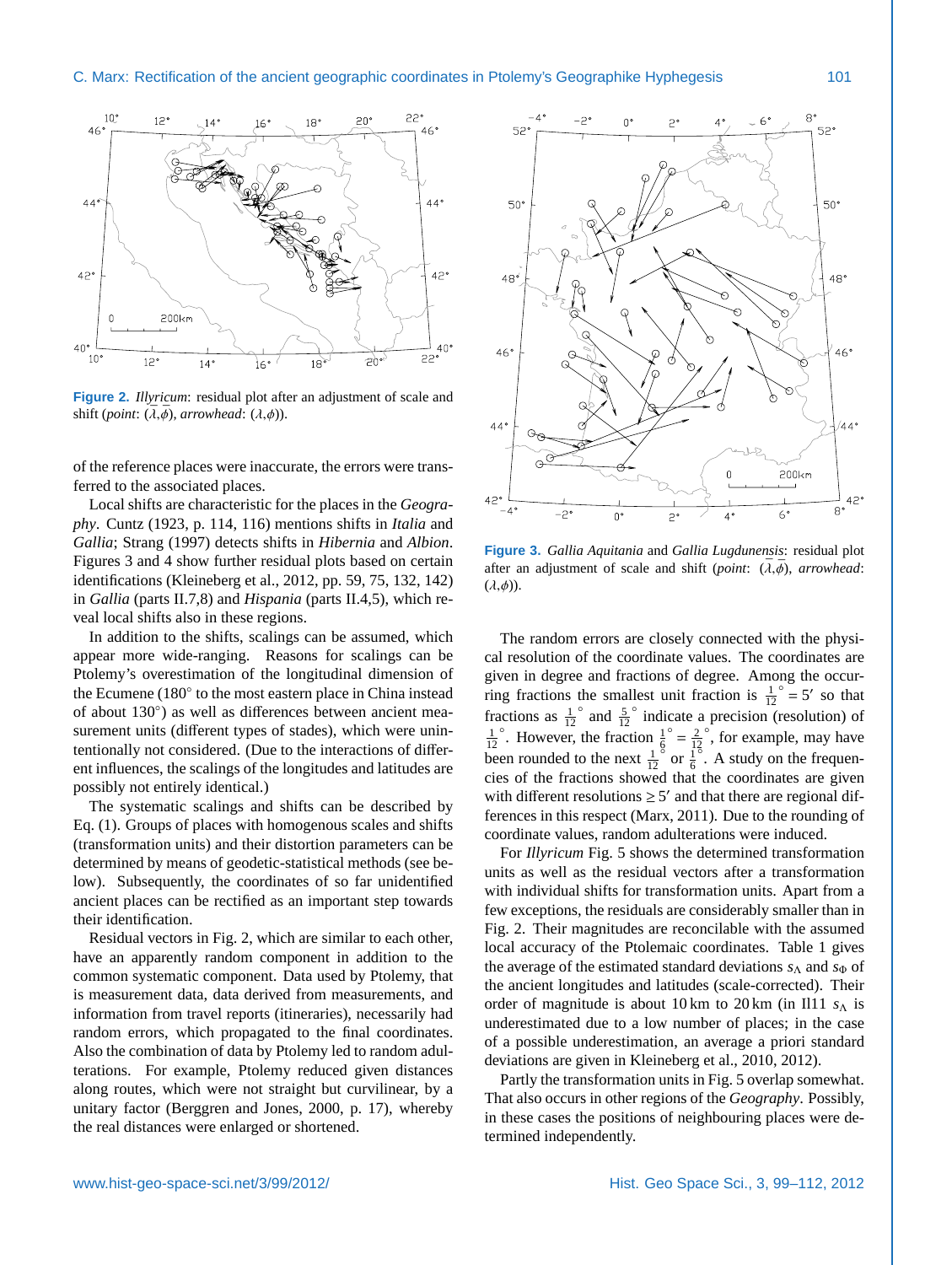

<span id="page-3-1"></span>**Figure 4.** *Hispania Baetica* and *Hispania Lusitania*: residual plot after an adjustment of scale and shift (*point*:  $(\bar{\lambda}, \bar{\phi})$ , *arrowhead*:  $(\lambda, \phi)$ ).



<span id="page-3-2"></span>**Figure 5.** *Illyricum*: residual plot after the determination of transformation units (*point*:  $(\overline{\lambda}, \overline{\phi})$ , *arrowhead*:  $(\lambda, \phi)$ ).

Coordinate values which cannot be explained by systematic scalings and shifts are regarded as grossly erroneous. Reasons for such errors are the following. The copying of the manuscripts caused scribal errors and intensional changes of coordinates are supposable, which may have led to corrections or significant deteriorations. Further, possibly the data underlying Ptolemy's work were erroneous, Ptolemy made mistakes, or he only gave crude positions in case his information was incomplete.

Based on assumptions about the ancient coordinate accuracy, gross errors can be detected by statistical hypothesis tests. The problem is aggravated by the fact that, dependent on the region, more or less places have no certain modern identification but more than one suggestion for the identification. Regarding the distortion model in Eq. [\(1\)](#page-1-1), a wrong

<span id="page-3-3"></span>**Table 1.** *Illyricum*: transformation units (TU); number of places *n*; relative shifts  $\Delta \Lambda_0$ ,  $\Delta \Phi_0$  with respect to Il4; average ancient coordinate accuracies Ø*s*<sub>Λ</sub>, Ø*s*<sub>Φ</sub>.

| TU              | n  | $\Delta\Lambda_0$      | $\Delta\Phi_0$           | $\mathcal{O}_{S_{\Lambda}}$ |      | $\mathcal{O}_{s_{\Phi}}$ |      |
|-----------------|----|------------------------|--------------------------|-----------------------------|------|--------------------------|------|
|                 |    | $\lceil^\circ, \rceil$ | $\lceil^\circ, ' \rceil$ | [']                         | [km] | [']                      | [km] |
| $^{\rm II1}$    | 7  | $-2,46$                | $-0.13$                  | 10                          | 13   | 8                        | 15   |
| II2             | 5  | $-1,40$                | $-0.48$                  | 12                          | 16   | 6                        | 11   |
| II <sub>3</sub> | 6  | $-1,06$                | $-0.12$                  | 8                           | 11   | 10                       | 19   |
| Il4             | 8  |                        |                          | 13                          | 17   | 10                       | 19   |
| II <sub>5</sub> | 7  | 1,08                   | 0.34                     | 7                           | 9    | 9                        | 17   |
| II6             | 5  | 1.39                   | 0.13                     | 11                          | 15   | 11                       | 20   |
| II7             | 12 | 0.59                   | $-0.15$                  | 10                          | 13   | 10                       | 19   |
| $18$            | 3  | 1,31                   | $-0.22$                  | 6                           | 8    | 12                       | 22   |
| <b>I</b> 19     | 4  | 0.19                   | 0.06                     | 6                           | 8    | 11                       | 20   |
| II10            | 11 | $-0.17$                | 0.05                     | 7                           | 10   | 5                        | 9    |
| II11            | 4  | $-0.56$                | 0.03                     | 3                           | 4    | 8                        | 15   |

identification farther away from the correct place can be considered as a gross 2-dimensional model error.

In Fig. [5](#page-3-2) there are five places with residual vectors differing from their neighbouring vectors, which show gross coordinate errors. Two of them are wrongly located islands, two errors can be explained by another ancient coordinate variant and one error can be explained by a scribal error [\(Kleineberg](#page-12-4) [et al.,](#page-12-4) [2012,](#page-12-4) p. 191).

Due to the interaction of the various errors and the varying accuracy of the coordinate values, it is possible that the relative position of two places is contradictory (e.g. too large a distance or western instead eastern). Nonetheless, their coordinates can be acceptable in case there are other places with the same systematic errors. An example of contradictory ancient positions are the strong distortions in *Gallia* recognizable by the considerable differences of neighbouring residual vectors (cf. Fig. [3\)](#page-2-1).

#### <span id="page-3-0"></span>**3 The method of rectification**

If the systematic errors of the Ptolemaic locations with existing identifications are determined, it will be possible to compute presumable modern coordinates of unidentified Ptolemaic locations. In doing so, also uncertain identifications can be supported or rejected. Further, after a deduction of the systematic errors, the remaining errors reveal the local coordinate accuracy.

In the last decade several efforts have been made to investigate the accuracy of historical maps or to rectify them (e.g. [Beineke,](#page-12-0) [2001;](#page-12-0) Niederöst, [2005\)](#page-12-1). Common methods applied are the adjustment of parameters of a transformation between coordinates of the historical map and modern coordinates as well as, based on this, georeferencing, a geometric rectification as it is used in remote sensing for the rectification of satellite images (e.g. [Albertz,](#page-12-7) [1999,](#page-12-7) pp. 93). These methods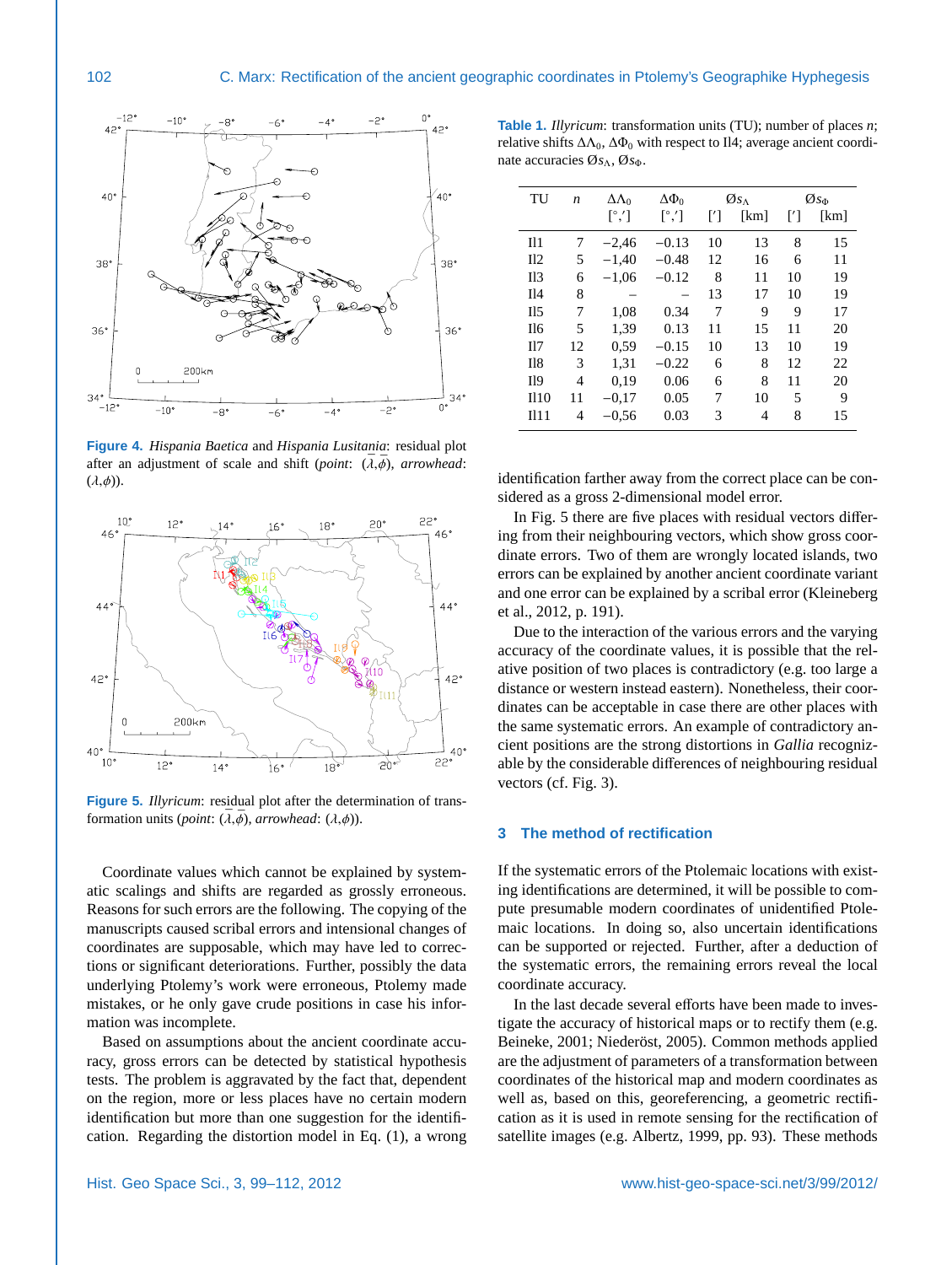are not suitable for a rectification of the Ptolemaic coordinates since the problems differ significantly, as it is pointed out in the following.

In the case of georeferencing of historical maps, the digitized map is rectified on the basis of (unique) control points, whose coordinates were determined in the map and the modern reference system beforehand. The parameters of a (continuous) transformation function are determined by an adjustment (one-step procedure); then the rectifying transformation is applied. Generally, the chosen transformation function (mainly similar, affin, polynomial, or rubber sheeting) does not specify the (unknown) causations of the complex distortions and is applied to the whole map. The adjustment is not based on a stochastic model (accuracy of the determined coordinates). Gross erroneous areas of the map are only identified visually. If the transformation function is not realistic, areas with gross and systematic errors (distortions) cannot be identified reliably. The map is not segmented in such areas. The common measures of the accuracy derived from the remaining errors after the adjustment depend on the chosen transformation function and are affected by the existing but disregarded systematic and gross distortions. Then these measures do not represent the accuracy of the sources underlying the map (e.g. historical measurements). As an extension of the typical approach, for historical maps [Beineke](#page-12-8) [\(2007\)](#page-12-8) suggests a calculative consideration of the remaining errors by a multiquadratic interpolation by [Hardy](#page-12-9) [\(1972\)](#page-12-9).

In the case of the data of the *Geography*, the coordinates of single places are given, whose modern coordinates are known (certainly identified), unknown (not identified), or uncertain and partly not unique (> 1 identifications). Places with certain or uncertain identifications can be used as control points for an adjustment. In order to detect wrong identifications and gross errors, the transformation function has to specify the real distortions and a stochastic model has to be used, describing the assumed accuracy of the coordinates. Since the ancient positions have local shifts in groups, the transformation function cannot be continuous (regarding more than one shifted group). Places with homogenous systematic errors and gross errors have to be identified. Finally the accuracy of the ancient coordinates is of interest. It can be assumed that the ancient places have remaining errors of a few arc minutes up to  $\approx \frac{1}{2}$ ◦ . The result of the rectification is satisfying if the remaining errors distribute randomly by the majority and have magnitudes explicable by the local coordinate accuracy. An interpolation of the remaining errors would be inappropriate (in terms of a rectifying transformation), because random errors must not be transferred unreservedly to the neighbouring places. Due to the determination of new identifications, the analysis is a repeated process.

In order to detect gross model and data errors for given data, resistent or robust estimations are usual in data analysis (e.g.  $L_1$ -norm, Huber estimator). However, these estimators are not reliable in the presence of a large portion of gross errors. Then a promising approach is a combinatorial

analysis of the observations. Here, such a method is used, which [Neitzel](#page-12-10) [\(2004\)](#page-12-10) suggests for the deformation analysis of geodetic networks (method of the maximum subsample or MSS-method). Depending on the given data, this method can be impractically due to its high computing time. Therefore, the method is extended here by further analysis steps. Moreover, it is adapted to the peculiarities of the present problem.

In general terms, the analysis method developed is a multistage combinatorial search for sets of Ptolemaic places with homogenous distortion. Its procedure is:

- 1. Initial solution: analysis of the precision of the coordinate values, determining approximative values for the scales, generating initial subsets of places with similar distortions
- 2. Modified MSS-method: searching for consistent transformation units in the initial subsets
- 3. Forward-strategy: searching for best possible mergings of unassigned places with transformation units
- 4. Verification of the scales: testing the suppositional scales introduced in step 1 for validity by an adjustment of scales
- 5. Merging of transformation units: testing neighbouring transformation units for whether it is possible to merge them
- 6. Postprocessing: visually checking and manually improving of the results

The generation of initial subsets of places in step 1 is necessary because of the computationally intensive modified MSS-method in step 2 and benefits a reliable partition of the places into groups of homogenous distortion.

In steps 1 and 3 more than one ancient coordinate variant per place can be processed. By default the main recensions  $Ω$  and  $E$  published by Stückelberger and Graßhoff [\(2006\)](#page-13-0) as well as the editions of the *Geography* by [Nobbe](#page-12-11) [\(1843–1845\)](#page-12-11) and Müller  $(1883/1901)$  $(1883/1901)$  are used.

Since the random errors of the ancient coordinates may be large, the adjustment of a scaled and shifted transformation. Eq. [\(4\)](#page-5-0), may result in implausible parameter values. Also disadvantageous geometric configurations may cause unrealistic results. Thus, restrictions in form of constant, hypothetical values for  $m_\lambda$  and  $m_\phi$  are introduced from step 2. This has also the advantage that the computing time is reduced massively in step 2 (see Sect. [3.3\)](#page-6-0). A test of the hypothetical values is performed in step 4. If the test results in a rejection of a hypothetical value, the analysis has to be repeated with a modified value.

The analysis method is applied to separated investigation areas for which uniform scales are assumed. The areas correspond to the chapters of the *Geography* or are summarizations of chapters in case correlated distortions are to be expected due to a close position (e.g. *Hispania* in II.4–6).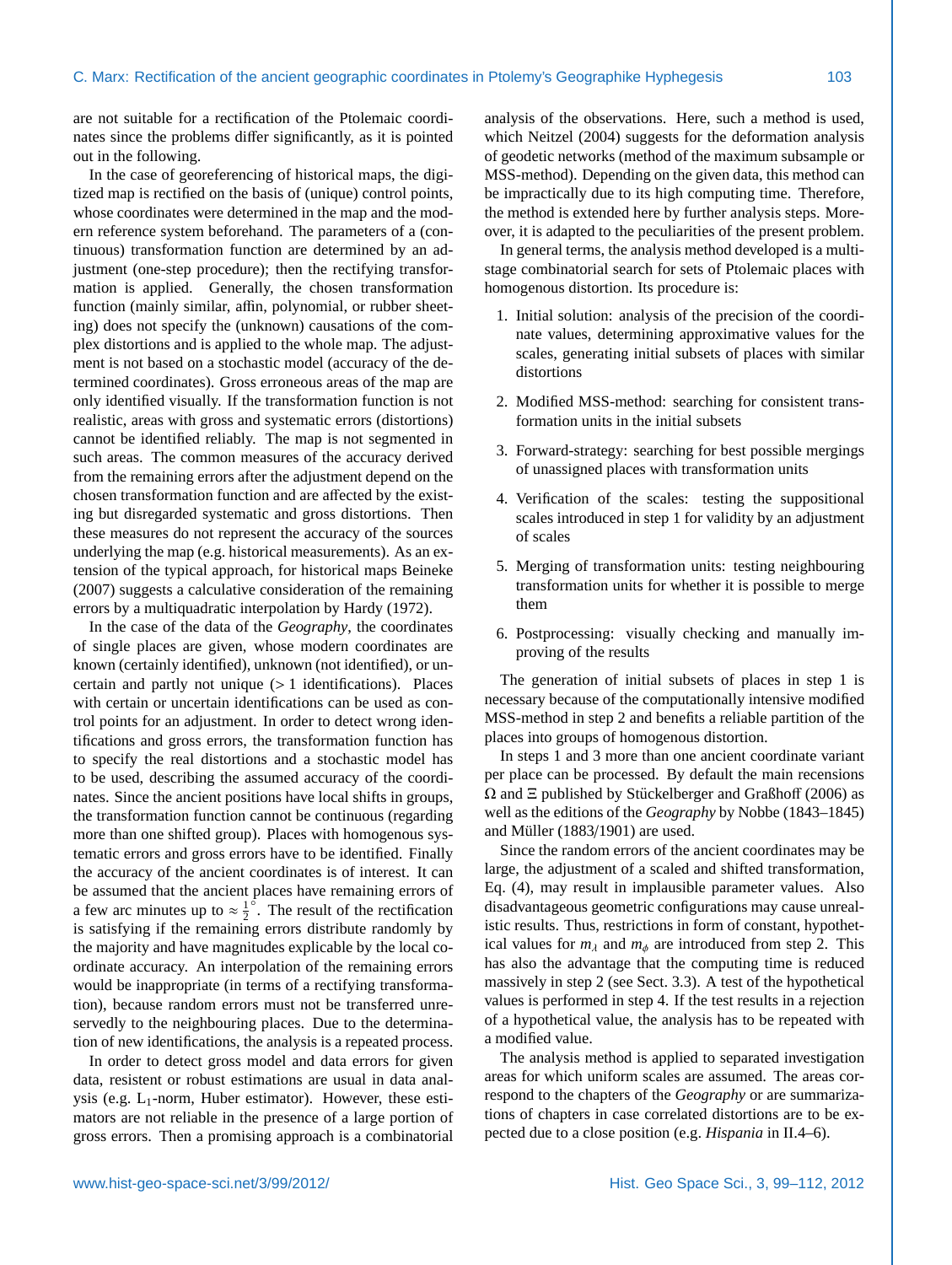If there remain places inconsistent in the determined transformation units, reasons and actions can be: (1) The place is consistent in a neighbouring investigation area; it will be tested there. (2) The coordinate accuracy is lower than presumed; if justified, the a priori accuracy will be decreased. (3) The identification is wrong; a transformation, Eq. [\(3\)](#page-1-2), will be performed. (4) A coordinate is grossly erroneous; a scribal error will be quested. If input parameters are modified or identifications are changed or join, the analysis procedure has to be repeated (not necessarily all steps).

In the following the adjustment model and statistical tests applied are described as well as the steps of the analysis procedure.

#### <span id="page-5-3"></span>3.1 Adjustment model and statistical tests of consistency

The distortion parameters  $u_j$  are determined by least squares adjustment (see, e.g. [Niemeier,](#page-12-13) [2002;](#page-12-13) Jäger et al., [2005\)](#page-12-14), whereby normal distribution is assumed for the random errors. The assumptions about the distortions in Sect. [2](#page-1-3) lead to the following model of an adjustment of observation equations. The Ptolemaic coordinates  $(Λ, Φ)$  are erroneous, observed quantities, the modern coordinates  $(\lambda, \phi)$  are errorfree constant quantities. The functional model (observation equations) of *p* locations is

<span id="page-5-0"></span>
$$
\Lambda_i + \nu_{\Lambda i} = m_\lambda \lambda_i + \Lambda_0 \,, \quad \Phi_i + \nu_{\Phi i} = m_\phi \phi_i + \Phi_0 \tag{4}
$$

where  $i = 1...p$  and  $v_{\Lambda i}$ ,  $v_{\Phi i}$  are the corrections (here also referred to as residuals in contrast to textbooks, where of referred to as residuals in contrast to textbooks, where often residual =  $-v$ ). The four unknown parameters  $m_{\lambda}$ ,  $m_{\phi}$ ,  $Λ_0$ ,  $Φ_0$  contain local and global effects. Especially,  $m_λ$  contains Ptolemy's underestimation of the circumference of the earth.  $\Lambda_0$  contains the difference between the Ptolemaic and the modern zero meridian. (Since the Ptolemaic zero point is not known for sure, the difference is not taken into account beforehand; however, that is irrelevant for the results.)  $m_{\lambda}$ and  $m_{\phi}$  are set constant in steps 2, 3, 5, and 6 of the analysis method.

The stochastic part of the model describes the accuracy and the correlation of the observations by means of the covariance matrix

$$
\mathbf{C}_{\Lambda\Phi} = \sigma_0^2 \mathbf{P}^{-1} \,, \tag{5}
$$

where the diagonal elements  $\sigma_i^2$  of **C** are the variances, the ofoff-diagonal elements  $\sigma_{ij}$  are the covariances,  $\sigma_0^2$  is the a pri-<br>ori variance of unit weight, and **P** is the weight matrix. There ori variance of unit weight, and **P** is the weight matrix. There is no information about correlations between the coordinates of places as well as between  $\Lambda$  and  $\Phi$  of a place so that no correlations are applied (**C**ΛΦ and **P** are diagonal).

Since the  $\Lambda_i$  and  $\Phi_i$  have no common parameters and correlations in the adjustment model, the system in Eq. [\(4\)](#page-5-0) consists of two independent systems for the  $\Lambda_i$  and  $\Phi_i$ , respectively.

<span id="page-5-1"></span>**Table 2.** Model for the relation between resolution *a* and standard deviation  $\sigma$  of the ancient coordinates;  $\sigma(a) = d + \log_b(a+c)$ ,  $b =$ <br>1.214  $c = 4.277$   $d = -7.508$ <sup>1</sup>.214, *<sup>c</sup>* <sup>=</sup> <sup>4</sup>.277, *<sup>d</sup>* <sup>=</sup> <sup>−</sup>7.508.

| $\mathfrak a$ |     |      | $\sigma(a)$ |  |  |  |
|---------------|-----|------|-------------|--|--|--|
| l°l           | ['] | M    | [km]        |  |  |  |
| 1/12          | 5   | 4.0  | 7           |  |  |  |
| 1/6           | 10  | 6.2  | 11          |  |  |  |
| 1/4           | 15  | 7.8  | 14          |  |  |  |
| 1/3           | 20  | 8.9  | 16          |  |  |  |
| 1/2           | 30  | 10.7 | 20          |  |  |  |
|               | 60  | 14.0 | 26          |  |  |  |

Assumptions about the accuracies of  $\Lambda_i$  and  $\Phi_i$  can be derived from the following considerations. The accuracy is related to the resolution *a* of the coordinate values. Measurings of the shadow length by a reproduction of a gnomon resulted in standard deviations of the derived latitudes of 2.4' (Lelge-<br>mann et al. 2005). Based on this a somewhat larger value [mann et al.,](#page-12-15) [2005\)](#page-12-15). Based on this, a somewhat larger value, such as  $\sigma = 4'$ , is a reasonable value for the standard devia-<br>tion of latitudes with the most accurate resolution of  $a = 5'$ . tion of latitudes with the most accurate resolution of  $a = 5'$ . This is also assumed for the longitudes here. From coordinates rounded to full degree a maximal random error of about  $\frac{2}{3}$ can be expected. Using the  $3\sigma$  rule for gross errors here,<br>coording to which the maximal accepted correction v is  $3\sigma$ according to which the maximal accepted correction  $v$  is  $3\sigma$ , a maximal error of  $\frac{2}{3}$ ° leads to  $\sigma = \frac{2}{3}$ <br>solutions were in  $\degree$ : 3  $\approx$  14'. Standard deviations of other resolutions were interpolated by a logarithmic function, see  $\sigma(a)$  in Table [2.](#page-5-1) *a* is not known in each case (e.g.  $\frac{5}{12}$  $\int_{0}^{\infty}$  has  $a = 5'$  but  $\frac{1}{6}$  $\frac{0}{12} = \frac{2}{12}$  $\degree$  has  $a = 5'$  or  $a = 10'$ ; however, at least the portions of different resolutions can be estimated according to [Marx](#page-12-6) [\(2011\)](#page-12-6). The analysis method is started with small  $\sigma_i$ ; after a run only individual  $\sigma_i$  are<br>increased if necessary and justified by  $\sigma(a)$ increased if necessary and justified by  $\sigma(a)$ .

The solution for the unknown parameters and other quantities is derived by the known formulas, see, e.g. [Niemeier](#page-12-13) [\(2002,](#page-12-13) p. 117).

As usual, it is tested whether the adjustment model (functional and stochastic) is valid for a group of observations by the model/global test (e.g. [Niemeier,](#page-12-13) [2002,](#page-12-13) p. 147). Furthermore, single observations  $\Lambda_i$  and  $\Phi_i$  as well as the position vectors  $(\Lambda_i \Phi_i)^T$  are tested for gross model or data errors by means of single tests. If a local group of places satisfies the tests, it is considered as homogenously distorted (scaled and shifted).

Test statistic of the model test is (e.g. [Niemeier,](#page-12-13) [2002,](#page-12-13) p. 150)

<span id="page-5-2"></span>
$$
T_{\rm G} = r s_0^2 / \sigma_0^2 \quad \text{with} \quad s_0^2 = S / r = v^{\rm T} \mathbf{P} v / r \,, \tag{6}
$$

where *r* is the redundance, *S* is the weighted sum of squared residuals,  $s_0^2$  is the a posteriori variance of unit weight, and  $\nu$ is the vector of the corrections  $v_i$ .  $T_G$  will be  $\chi^2_r$ -distributed,<br>if the adjustment model is correct (one-sided test). Test if the adjustment model is correct (one-sided test). Test statistic of the one-dimensional single test with uncorrelated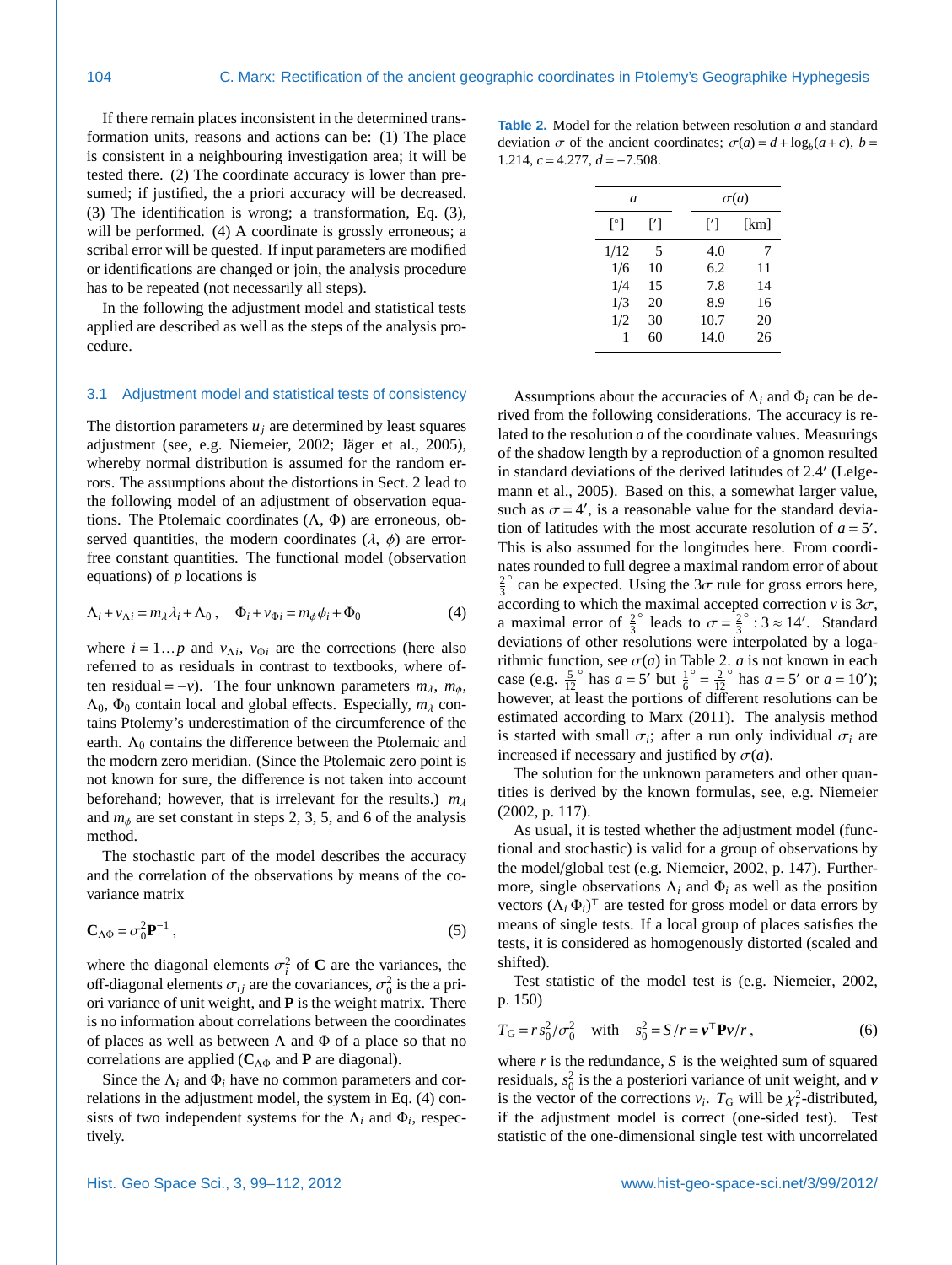observations is the standardized residual (e.g. Jäger et al., [2005,](#page-12-14) p. 193)

<span id="page-6-2"></span>
$$
w_i = v_i \sqrt{p_i}/(\sigma_0 \sqrt{r_i}) = v_i/s_{vi}, \qquad (7)
$$

where  $p_i$  is the weight,  $r_i$  is the partial redundance of the observation, and  $s_{vi}$  is the standard deviation of the correction  $v_i$ from the adjustment.  $w_i$  will be  $N(0,1)$ -distributed, if there is no model error with regard to the *i*-th observation (two-sided test). From a general test statistic for a group of observa-tions (Jäger et al., [2005,](#page-12-14) p. 189) a test statistic for a position  $(\Lambda_i \Phi_i)^T$  can be derived. Due to the independence of the two adjustment systems for the  $\Lambda_i$  and  $\Phi_i$ , the result is

<span id="page-6-3"></span>
$$
T_{\rm P} = \frac{1}{2} \left( w_{\Lambda i}^2 + w_{\Phi i}^2 \right). \tag{8}
$$

 $T_P$  will be  $F_{2,\infty}$ -distributed (and  $2T_P \chi_2^2$ -distributed), if there is no model error with regard to  $(A \cdot \Phi)$ <sup>T</sup> is no model error with regard to  $(\Lambda_i \Phi_i)^\top$ .

By his B-method [Baarda](#page-12-16) [\(1968\)](#page-12-16) adapts the significance level  $\alpha_G$  of the model test to the significance level  $\alpha_S$  of the single test to make both tests comparably sensitive. To this end, the powers of both tests are set to  $\beta$ <sub>G</sub> =  $\beta$ <sub>S</sub> and the noncentrality parameters to  $\lambda$ <sub>G</sub> =  $\lambda$ <sub>S</sub>. Since the model test can become too sensitive, a modification by [Hahn et al.](#page-12-17) [\(1989,](#page-12-17) [1991\)](#page-12-18) is used here, where it is set  $\lambda_G = k\lambda_S$  with  $1 < k < 2$ .

As a limit  $w_{\text{max}}$  for  $|w_i|$  the usual values 2.5 or 3.0 (e.g. [Baumann,](#page-12-19) [1993,](#page-12-19) p. 246) are used (corresponding to significance levels  $\alpha_s \approx 1\%$  or 0.3%, respectively).

The size of the error of an observation can be estimated by

<span id="page-6-6"></span> $\nabla = -v_i/r_i$  (9)

(e.g. Jäger et al., [2005,](#page-12-14) p. 194).

#### <span id="page-6-4"></span>3.2 Initial solution (step 1)

#### 3.2.1 Coordinate accuracy

In [Marx](#page-12-6) [\(2011\)](#page-12-6) a method is given to estimate the proportions of different coordinate resolutions for a considered group of places. The method is applied here; however, in an investigation area with a lower numbers of places the results give only an approximate insight into the occurring precisions. According to the results, initially a unitary standard deviation is chosen by the model in Table [2.](#page-5-1)

# 3.2.2 Scales

Places of the investigation area with certain or uncertain identification(s) are used as control points for a first adjustment of average parameters of distortion model Eq. [\(4\)](#page-5-0). Since the shifts within the investigation area are not considered, the resulting scales will be adulterated. However, the influences of the different shifts will diminish each other so that on average the entire influence is only low.

If there are reasonable ancient coordinate variants and/or identification variants, the consideration of all variants can lead to a better estimation result in comparison to a possibly choice of wrong variants. In doing so, for each place all combinations of ancient and modern variants are generated. Each combination presents an observation equation and its influence is weighted down so that the influence of all combinations of a place equals the influence of a place without variants.

A further way to gain more reliable results is the use of the initial subsets of places (see Sect. [3.2.3\)](#page-6-1), whereby the existing shifts are considered approximately. Then, in the adjustment model there are the joint scale parameters as well as *N* groups of places with their own shift parameters. The observations equations are

<span id="page-6-5"></span>
$$
\Lambda_{ki} + v_{\Lambda ki} = m_{\lambda} \lambda_{ki} + \Lambda_{0k} , \quad \Phi_{ki} + v_{\Phi ki} = m_{\phi} \phi_{ki} + \Phi_{0k} , \qquad (10)
$$

where  $k = 1...N$ ,  $i = 1...n_k$ , and  $n_k$  is the number of places in the *k*-th group.

#### <span id="page-6-1"></span>3.2.3 Initial subsets of places

Based on the results of the adjustment of average parameters of distortion a residual plot is generated, showing *v*<sub>Λ*i*</sub> and *v*<sub>Φ*i*</sub>. Although the adjusted scales are only approximate values, groups with homogenous shifts are indicated by similar vectors  $(v_{\Lambda i} v_{\Phi i})^{\top}$ . Consequently, the places are grouped into initial subsets of homogenous shifts. In the case of ancient coordinate variants and/or identification variants one variant is chosen ( $\Omega$  by default).

#### <span id="page-6-0"></span>3.3 Modified MSS-method (step 2)

The aim of the MSS-method by [Neitzel](#page-12-10) [\(2004,](#page-12-10) p. 109) is to find the maximal subset of the given data whose least squares adjustment has an agreeable result. The search is performed by going through all reasonable combinations of the observations. Combinations whose adjustment result is not agreeable are discarded. The method is adapted to the present problem as follows.

As criterion for the agreeability (consistency) the model test Eq. [\(6\)](#page-5-2) and the single tests Eqs. [\(7\)](#page-6-2), [\(8\)](#page-6-3) are used here. With the increasing portion of inconsistent data the MSSmethod becomes more computationally intensive and finally impracticable. Thus, the method is applied only in the initial subsets of places so that the data volume is relatively small. Furthermore, the number of combinations can be reduced massively here by a limitation to reasonable ones (see below). In the case of more than one maximal consistent subset the weighted sum of squared residuals *S* is used here as a criterion.

To make the method applicable in areas with a large portion of uncertain identifications (often  $> 1$  alternatives), it was modified such that more than one identification per place can be processed. For it, the different identifications of an ancient place are considered in the combinatorial run. That can increase the computational time enormously so that ancient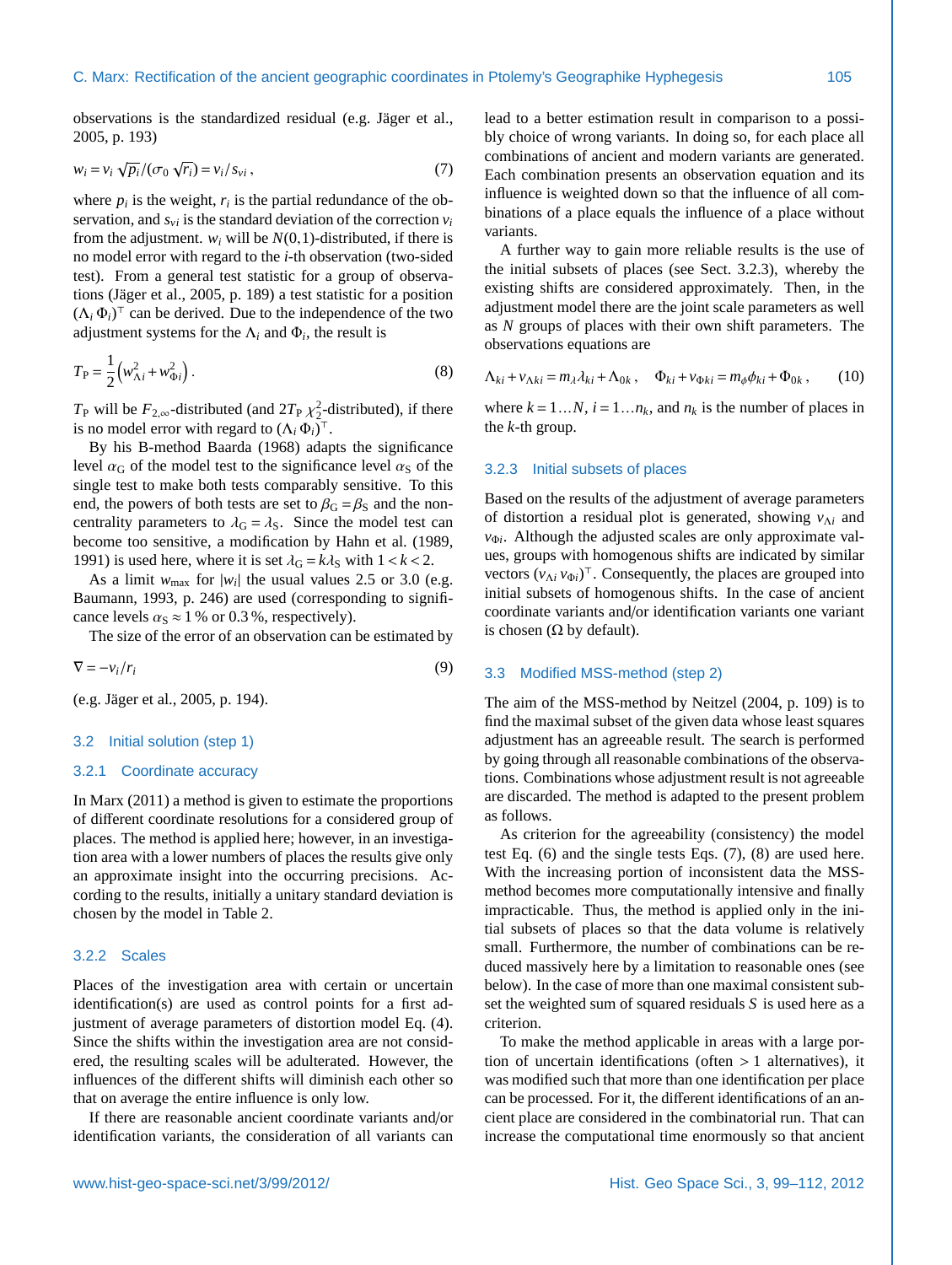coordinate variants are not considered in this step. From experience, the Ω-recension often provides a proper variant so that this variant is used by default.

Since the adjustment result could degenerate with variable scales  $m_\lambda$  and  $m_\phi$ , both parameters are treated as constants and get approximative values (see Sect. [3.2\)](#page-6-4). Minimum constraint of model Eq. [\(4\)](#page-5-0) is

<span id="page-7-1"></span>
$$
\sum_{i} p_{\Lambda i} v_{\Lambda i}^{2} \to \min \quad \wedge \quad \sum_{i} p_{\Phi i} v_{\Phi i}^{2} \to \min \tag{11}
$$

(since [\(4\)](#page-5-0) consists of two independent systems without correlated observations, cf. Sect. [3.1\)](#page-5-3). Due to the constant scales, the observation equations [\(4\)](#page-5-0) can be rearranged to

<span id="page-7-0"></span>
$$
\Delta_i - m_\lambda \lambda_i + \nu_{\Lambda i} = l_{\Lambda i} + \nu_{\Lambda i} = \Lambda_0
$$
  
\n
$$
\Phi_i - m_\phi \phi_i + \nu_{\Phi i} = l_{\Phi i} + \nu_{\Phi i} = \Phi_0.
$$
\n(12)

By means of the substitutions  $l_{\Lambda i} = \Lambda_i - m_{\lambda} \lambda_i$  and  $l_{\Phi i} = \Phi_i$  $m_{\phi}\phi_i$  the observation equations of the mean are obtained, whereat  $l_{\phi}$  and  $l_{\phi}$  are the observations of the mean paramewhereat  $l_{\Lambda i}$  and  $l_{\Phi i}$  are the observations of the mean parameters  $\Lambda_0$  and  $\Phi_0$ . The minimum constraint of model Eq. [\(12\)](#page-7-0) is also [\(11\)](#page-7-1) so that Eq. [\(12\)](#page-7-0) is equivalent to Eq. [\(4\)](#page-5-0). Applying the MSS-method to determine the mean, the number of combinations of the observations can be reduced by sorting the observations by size; only successionally sorted observations compose a reasonable subset [\(Neitzel,](#page-12-10) [2004,](#page-12-10) p. 110).

At first, the search for consistent subsets is performed for longitude and latitude separately. Tests applied are the model test Eq. [\(6\)](#page-5-2) and the single test Eq. [\(7\)](#page-6-2). From the consistent subsets found for longitude and latitude the best maximal consistent subset of locations is derived. For that the combinations of the subsets in longitude and latitude are gone through and for a combination the 2-dimensional single test Eq. [\(8\)](#page-6-3) is applied to the involved locations. The best maximal subset of locations found forms a transformation unit. Among the remaining locations the search is continued.

# <span id="page-7-2"></span>3.4 Forward-strategy (step 3)

As a result of the application of the MSS-method in the initial subsets of places there are *N* transformation units  $U_k$  ( $k =$ <sup>1</sup>...*N*) and in general further places without association to a unit. Possibly, among them there are places with correct coordinates and identifications.

In deformation analysis of geodetic networks the typical problem is to decide, based on a group of stable points, whether further points are deformed or not. Then a forward strategy is common (e.g. [Niemeier,](#page-12-13) [2002,](#page-12-13) p. 380), where the questionable points are involved sequentially in the congruence hypothesis (statistical test). A similar approach is used here.

Causes of a remaining unassigned place can be: (1) consistency in a transformation unit of another initial subset of places, (2) grossly erroneous ancient coordinate variant(s) used in the MSS-method,  $(3)$  wrong identification(s),  $(4)$  accuracy in stochastic model too high. Causes (1) and (2) are tested, that is, whether an unassigned place is consistent in a transformation unit with one of its identifications and ancient coordinate variants.

For a given identification the possible transformation units are limited to the neighbouring ones (modern system). Two tests are applied:

- 1. The convex hull (generated by Jarvis march, e.g. [Preparata and Shamos,](#page-12-20) [1985,](#page-12-20) p. 110) of the considered transformation unit is enlarged by a buffer zone with given width *b* so that a polygon is generated which represents the unit and its neighbourhood. By means of a point-in-polygon test (carried out by the Jordan curve theorem, e.g. [Bill,](#page-12-21) [1996,](#page-12-21) p. 28) is tested, whether the identification lies within the polygon.
- 2. It is tested, whether the spherical distance between the center of the transformation unit and the identification is lower than a given maximal value *d*.

For each unassigned place the given identifications are gone through and the neighbouring transformation units are determined. For each pair of identification and transformation unit the ancient coordinate variants of the place are gone through. The considered unit is enlarged by the place and adjusted, then the locations are tested by the single tests Eqs. [\(7\)](#page-6-2) and [\(8\)](#page-6-3). Among all possible mergings of places and transformation units the merging with the lowest 2-dimensional test statistic Eq. [\(8\)](#page-6-3) is selected. The process is repeated with the remaining unassigned places.

Finally the model test Eq. [\(6\)](#page-5-2) is applied on all changed transformation units.

#### 3.5 Verification of the scales (step 4)

In the adjustment model of the MSS-method (step 2) and the forward-strategy (step 3) the scale parameters are set to hypothetical values and are constants. On the basis of the formed transformation units  $U_k$  ( $k = 1...N$ ), the scales can be computed much more reliably than by a small number of places. By a t-test is tested, whether the computed scales equal the hypothetical values.

The adjustment model corresponds to Eq. [\(10\)](#page-6-5), in which there are the joint scale parameters as well as *N* groups of places  $U_k$  with their own shift parameters. Test statistic of the t-test (e.g. [Niemeier,](#page-12-13) [2002,](#page-12-13) p. 66, 356) for one scale parameter is

$$
T_m = |m^{(0)} - m|/s_m,
$$
\n(13)

where  $m^{(0)}$  is the hypothetical value,  $m$  is the adjusted value, and  $s_m$  is its standard deviation.  $T_m$  will be  $t_r$ -distributed, if the expectation value  $E(m)$  of *m* is the hypothetical value  $m^{(0)}$ (two-sided test,  $r$  is the redundance).

If there is a significant difference between an adjusted and a hypothetical scale, the hypothetical scale has to be modified and the analysis method has to be repeated.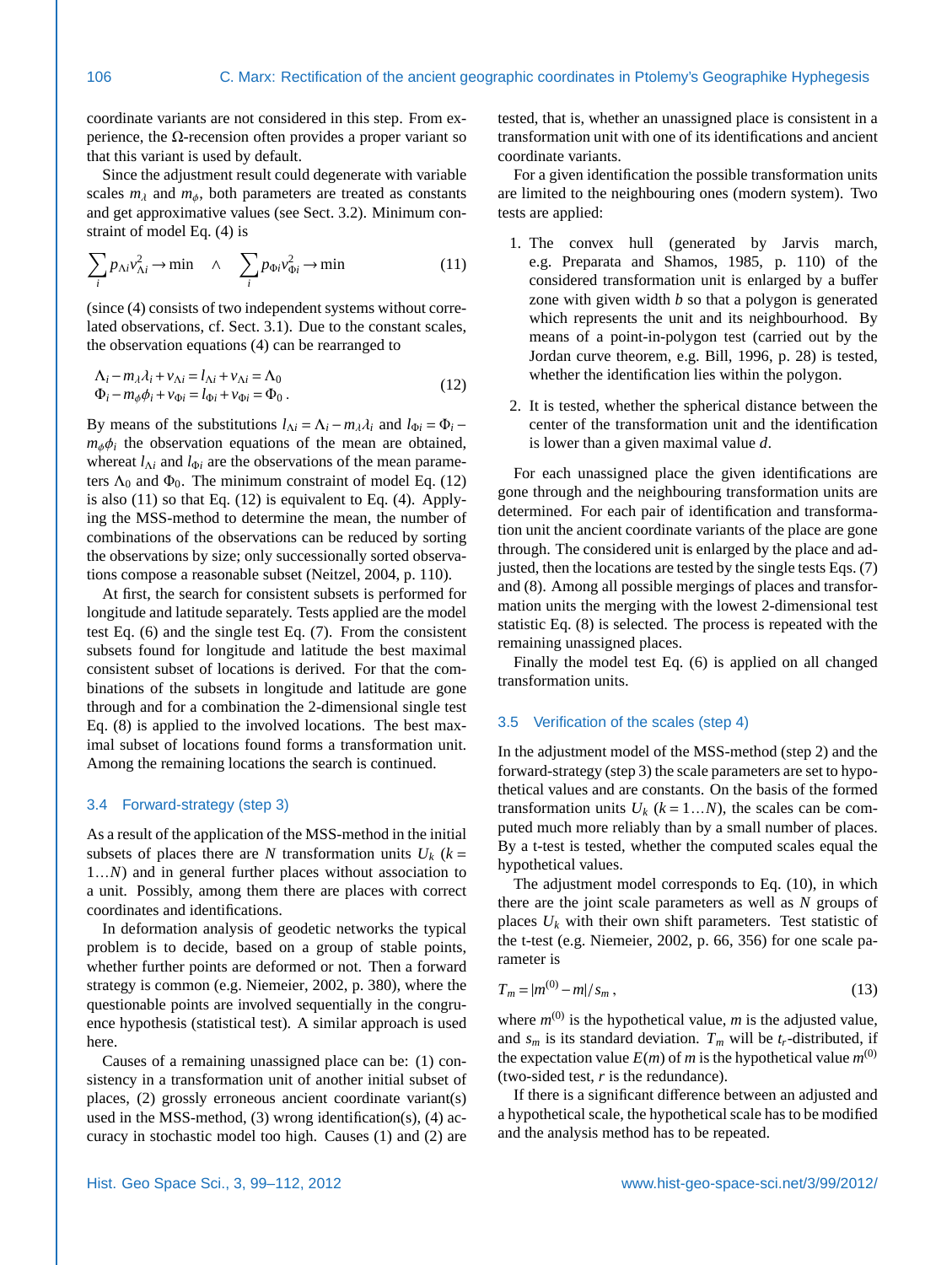# 3.6 Merging of transformation units (step 5)

By the generation of initial subsets of places with homogeneous distortions (step 1) groups of places are possibly separated which have no significantly different distortions. It is necessary to merge such groups. To this end, a search for maximal (in terms of the number of places) groups of transformation units is carried out. The search is combinatorial, comparable to the MSS-method (cf. Sect. [3.3\)](#page-6-0), but with the difference that (1) the combined elements are the transformation units, (2) the consistency of the combined units is tested by a variance-analytical method, (3) only neighbouring units are combined.

The test of consistency of a sample of *n* of *N* given transformation units  $U_k$  corresponds to a hypothesis test for a reduction of the number of parameters in the adjustment model (e.g. [Niemeier,](#page-12-13) [2002,](#page-12-13) pp. 171). For the sample is tested, whether the 2*n* shifts  $\Lambda_{0k}$  and  $\Phi_{0k}$  ( $k = 1...n$ ) can be reduced to 2 shifts  $\Lambda_0$  and  $\Phi_0$ .

From the *n* single adjustments of the  $U_k$  a joint estimation  $s_{0T}^2$  of the variance of unit weight can be obtained:

$$
s_{0T}^2 = S_T/r_T \quad \text{with} \quad S_T = \sum_k r_k s_{0k}^2, \quad r_T = \sum_k r_k, \quad (14)
$$

where  $s_{0k}^2$  and the redundance  $r_k$  refer to  $U_k$ . (Condition is that the  $s_{0k}^2$  are comparable, which is given here.) A second estimation  $s_{OH}^2 = S_H/r_H$  of the variance of unit weight<br>is obtained from an adjustment of the *n* regarded *U<sub>L</sub>* in is obtained from an adjustment of the *n* regarded *Uk*, in which joint shifts  $\Lambda_0$  and  $\Phi_0$  are used (implicit hypothesis, see [Niemeier,](#page-12-13) [2002,](#page-12-13) pp. 174). Of interest is the increase  $R = S_H - S_T$  of the weighted sum of squared residuals. Test statistic is

$$
T_F = R/(h s_{0T}^2) \quad \text{with} \quad h = r_H - r_T \,. \tag{15}
$$

 $T_F$  will be  $F_{h,r_T}$ -distributed, if the involved  $U_k$  have the same shifts. In practice, the computation of *R* is performed by a kind of an adjustment in steps [\(Niemeier,](#page-12-22) [1979,](#page-12-22) pp. 55), where the available results of the adjustments of the  $U_k$  are used.

Condition for a merging of a sample of *n* transformation units  $U_k$  is that the  $U_k$  compose a continuous zone. To test this, methods of the graph theory are applied. An undirected graph is generated whose vertices stand for the  $U_k$ . Between two vertices for  $U_k$  and  $U_l$  an edge will be set, if  $U_k$  and  $U_l$  lie geometrically neighboured. Then, the considered  $U_k$  will be regarded as geometrically linked continuously, if the vertices for the  $U_k$  form a connected graph. This is tested by means of the depth-first search (see, e.g. [Turau,](#page-13-7) [2004,](#page-13-7) pp. 107).

For two transformation units  $U_k$  and  $U_l$  the condition of neighbourhood is tested by two tests:

1. For  $U_k$  and  $U_l$  polygons are generated which represent the units and their neighbourhood (cf. Sect. [3.4\)](#page-7-2). They are tested for overlap by (a) a test for intersection of their sides and (b) the point-in-polygon-test (cf. Sect. [3.4\)](#page-7-2), which covers the case that one polygon contains the other.

2. It is tested, whether the spherical distance between the centers of  $U_k$  and  $U_l$  is lower than a given maximal value *d*.

In practice, no mergings larger than  $n = 3$   $U_k$  have occurred. Thus, to save computing time, the number of  $U_k$ combined can be limited to, e.g. *n* = 5.

# 3.7 Postprocessing (step 6)

The in steps 2, 3, and 5 automatically generated transformation units are visualized and their formation is checked for improvements in case it is indicated. Above all, single places causing strong overlaps of transformation units or having large distances from the other places of their group are questionable results. The causative place is assigned to another transformation unit, and the new configuration is tested by a new adjustment and tests Eqs. [\(6\)](#page-5-2), [\(7\)](#page-6-2), and [\(8\)](#page-6-3). If this is unsuccessful, also a scribal error can be quested on the basis of the estimated error Eq. [\(9\)](#page-6-6).

# 3.8 Software

The analysis method described was implemented as a software package. The programming language is C. It is distinguished by the speed of its compiled programming code, which is useful for the computationally intensive combinatorially working algorithms used here. The results of the analysis can be visualized by various outputs: transformation units by means of DXF, KML, and command and data files for the Generic Mapping Tools; relative shifts of transformation units and residual vectors by means of DXF; transformed positions by means of KML.

# **4 Simulated example**

The analysis method was tested by a simulated data set. The aim was to reconstruct given groups of places of homogeneous distortions and to detect wrong identifications and wrong ancient coordinates. Further, the accuracy of the transformation was determined. A data file with the data set can be found in the Supplement of this article.

The positions of 84 places were given in the modern coordinate system. They mainly resemble modern identifications in the regions *Dacia*, *Moesia Superior*, and *Moesia Inferior* (III.8–10), so that the dispersion of the places is based on a real situation. The places were divided into 13 transformation units  $E1...E13$ , they are shown in Fig. [6.](#page-9-0) The given unitary scales are  $m<sub>\lambda</sub> = 1.2$  and  $m<sub>\phi</sub> = 1.1$ . The given shifts differ for each transformation unit, they are given in Table [3](#page-9-1) in form of relative shifts  $\Delta\Lambda_0 = \Lambda_0 - \Lambda_{0E1}$ ,  $\Delta\Phi_0 = \Phi_0 - \Phi_{0E1}$  with respect to the shift  $(\Lambda_{0E1} \Phi_{0E1})^{\top}$  of E1, where  $\Lambda_{0E1} = 20^{\circ}50'$ ,  $\Phi_{0E1} = -3^{\circ}50'$ . Figure [6](#page-9-0) shows the vectors  $(\Delta\Lambda_0 \Delta\Phi_0)^{\top}$ .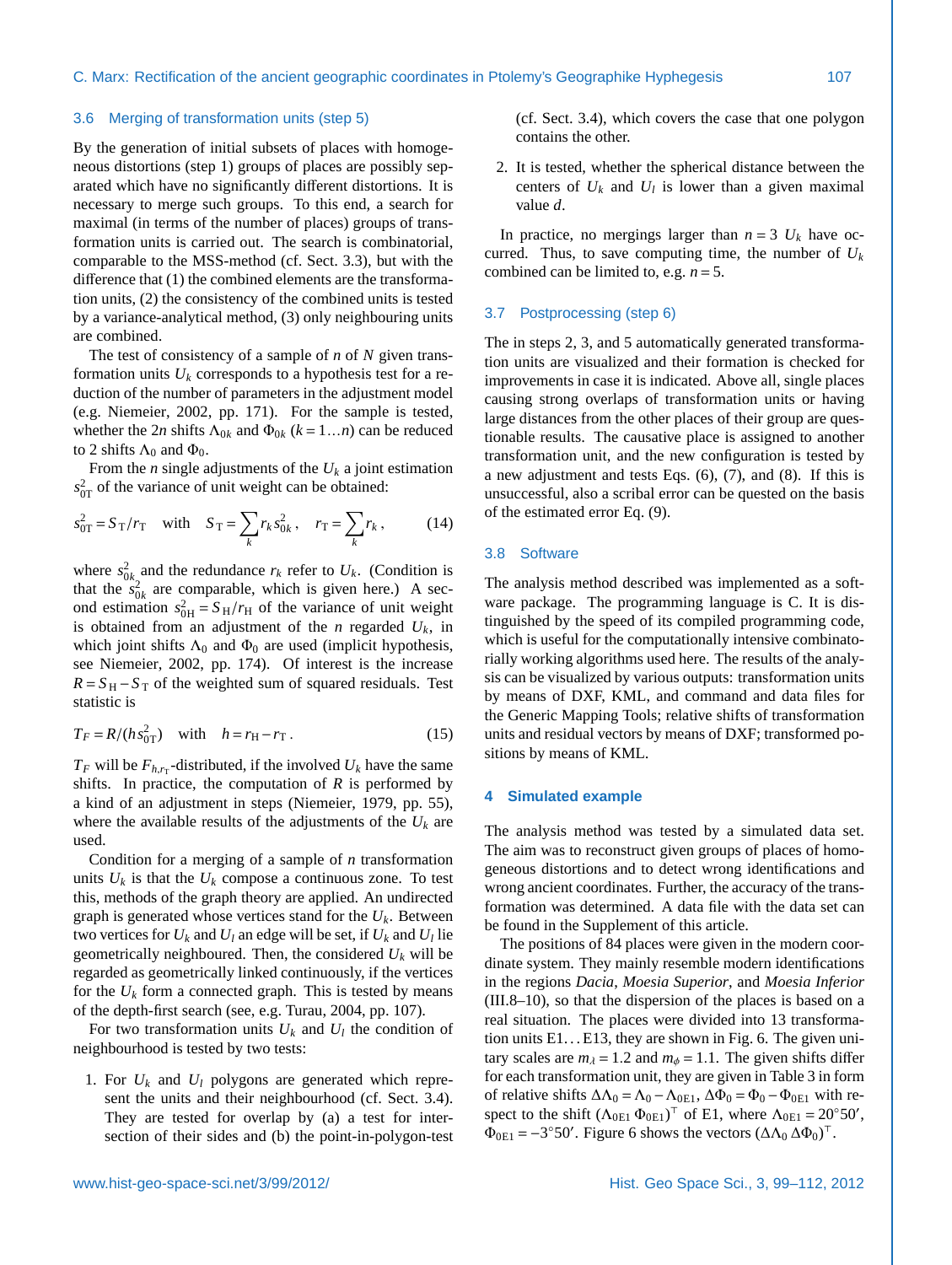

<span id="page-9-0"></span>**Figure 6.** Simulated example: transformation units and relative shifts with respect to E1.

The modern positions were transformed by Eq. [\(1\)](#page-1-1) using the given parameters, and the resulting coordinates were contaminated by approximately normally distributed errors. The standard deviation of the errors in latitude was set to 5' and in longitude to  $5'/\cos 45° = 7'$ , where  $45°$  is the average lati-<br>tude of the region considered. To degrade the conditions, the tude of the region considered. To degrade the conditions, the contaminated coordinate values were not rounded according to the highest precision occurring in the *Geography* but in longitude one third of the coordinates to the next  $\frac{1}{6}$  $\frac{1}{4}$ ◦ , and  $\frac{1}{3}$  $\int_{0}^{\infty}$ , respectively, and in latitude two thirds to the next  $\frac{1}{6}$ ◦ and one third to the next  $\frac{1}{4}$ ◦ . The resulting coordinates are the simulated ancient positions of the given places. In the following, a place is referred to by its number (no consecutive numeration; the hundred specifies the transformation unit).

The given transformation units, parameter values, and modern positions are regarded as the desired solution.

For 33 places (40 %) additional simulated identifications were generated by a change of the given modern coordinates (with deviations of  $0.05^\circ$  to  $1.4^\circ$ , mainly  $0.1^\circ$ ,  $0.2^\circ$ ,  $0.3^\circ$ ).<br>Among them 25 places  $(30\%)$  got 1 further identification 8 Among them, 25 places (30 %) got 1 further identification, 8 places (10 %) got 2 further identifications.

The generated ancient coordinates are regarded as original variants in the following. For 20 places (24 %) additional variants were generated (e.g. 5' instead of 30', 0' instead of  $20'$ ). 10 of these 20 places have  $> 1$  identifications. The ancient coordinate variants can be regarded for example ancient coordinate variants can be regarded, for example, as values adulterated by scribal errors. Additionally, 4 ancient coordinates were changed by simulated scribal errors: No. 823:  $Λ = 55°20'$  instead of 55°40', No. 1037:  $Λ = 54°$ instead of 54°30', No. 1312:  $\Lambda = 51°20'$  instead of 51°40', No. 1314:  $\Phi = 47^{\circ}40'$  instead of  $48^{\circ}40'$ .

The accuracy of the transformation of ancient into modern coordinates depends on the accuracy of the determined parameters. After the application of the analysis method to

<span id="page-9-1"></span>

| <b>Table 3.</b> Simulated example: transformation units (TU); number                                      |
|-----------------------------------------------------------------------------------------------------------|
| of places <i>n</i> ; given relative shifts $\Delta\Lambda_0$ , $\Delta\Phi_0$ and determined relative     |
| shifts $\Delta \hat{\Lambda}_0$ , $\Delta \hat{\Phi}_0$ with respect to E1; determined ancient coordinate |
| accuracies $s_{\Lambda}$ , $s_{\Phi}$ .                                                                   |

| TU             | n  | $\Delta\Lambda_0$      | $\Delta\hat{\Lambda}_0$ | $\Delta\Phi_0$         | $\Delta \hat{\Phi}_0$  | $S_{\Lambda}$  | $S_{\Phi}$      |
|----------------|----|------------------------|-------------------------|------------------------|------------------------|----------------|-----------------|
|                |    | $\lceil^\circ, \rceil$ | $[^\circ,']$            | $\lceil^\circ, \rceil$ | $\lceil^\circ, \rceil$ | $\lceil$       | $\lceil \rceil$ |
| E1             | 9  |                        |                         |                        |                        | 6              | 6               |
| E2             | 3  | 0.30                   | 0.28                    | $-0.25$                | $-0.30$                | 8              | 4               |
| E3             | 11 | $-0.50$                | $-0.54$                 | $-0.10$                | $-0.10$                | 8              | 5               |
| E4             | 6  | $-0.30$                | $-0.27$                 | $-0.45$                | $-0.47$                | 12             | 4               |
| E <sub>5</sub> | 5  | 0.00                   | $-0.02$                 | $-0.15$                | $-0.15$                | 9              | 6               |
| E <sub>6</sub> | 5  | 1.20                   | 1.19                    | $-0.05$                | $-0.02$                | 6              | 6               |
| E7             | 4  | 0.40                   | 0.40                    | 0.10                   | 0.11                   | 11             | $\overline{c}$  |
| E8             | 4  | 1.00                   | 0.59                    | 1.40                   | 1.42                   | 6              | 6               |
| E9             | 4  | 0.20                   | 0.17                    | 1.15                   | 1.19                   | 4              | 9               |
| E10            | 15 | $-0.10$                | $-0.11$                 | 0.45                   | 0.45                   | 7              | 6               |
| E11            | 4  | $-0.40$                | $-0.39$                 | 0.15                   | 0.15                   | $\overline{c}$ | 4               |
| E12            | 5  | 0.10                   | 0.10                    | 0.35                   | 0.39                   | 4              | 4               |
| E13            | 9  | 1.00                   | 1.00                    | 0.20                   | 0.24                   | 6              | 5               |

the example, the accuracy of this transformation was determined. In doing so, ancient coordinates of additional places were generated randomly in the area of the given places. Since only the accuracy of the transformation mattered in this test, the generated ancient coordinates were not contaminated. For a generated position a transformation unit was chosen by a point-in-polygon test based on the bufferpolygons of the given transformation units, where buffer width was  $b = \frac{1}{2}$  $\circ$  (cf. Sect. [3.4\)](#page-7-2). (In the case of more than one possible units one was chosen randomly.) 1000 pairs of positions and transformation units were generated. Then transformation Eq. [\(3\)](#page-1-2) was performed using the desired parameters as well as the determined parameters. From the differences between both results the empirical variances

<span id="page-9-2"></span>
$$
s_{\lambda}^{2} = \frac{1}{m} \sum_{i=1}^{m} (\bar{\lambda}_{i} - \tilde{\lambda}_{i})^{2}, \quad s_{\phi}^{2} = \frac{1}{m} \sum_{i=1}^{m} (\bar{\phi}_{i} - \tilde{\phi}_{i})^{2}, \tag{16}
$$

were derived, where  $\bar{\lambda}$  and  $\bar{\phi}$  are based on the desired parameters and  $\lambda$  and  $\phi$  are based on the determined parameters.

#### 4.1 Applying the analysis method

In the following, the results of the several runs of the analysis method are documented.

#### 4.1.1 Run 1

**1. Initial solution:** In the estimation of the proportions of the different resolutions coordinates with  $> 1$  variants whose fractions of degree differ were not considered. The resulting main resolutions are:  $\Lambda$ : 53 %  $\frac{1}{6}$  $\degree$ , 38 %  $\frac{1}{4}$  $\degree$ , 12 %  $\frac{1}{3}$  $\degree$ ;  $\Phi$ :  $72\%~\frac{1}{6}$  $\degree$ , 27 %  $\frac{1}{4}$ °. Due to the small sample, the result for  $\Lambda$ reproduces the real roundings only poorly. On the basis of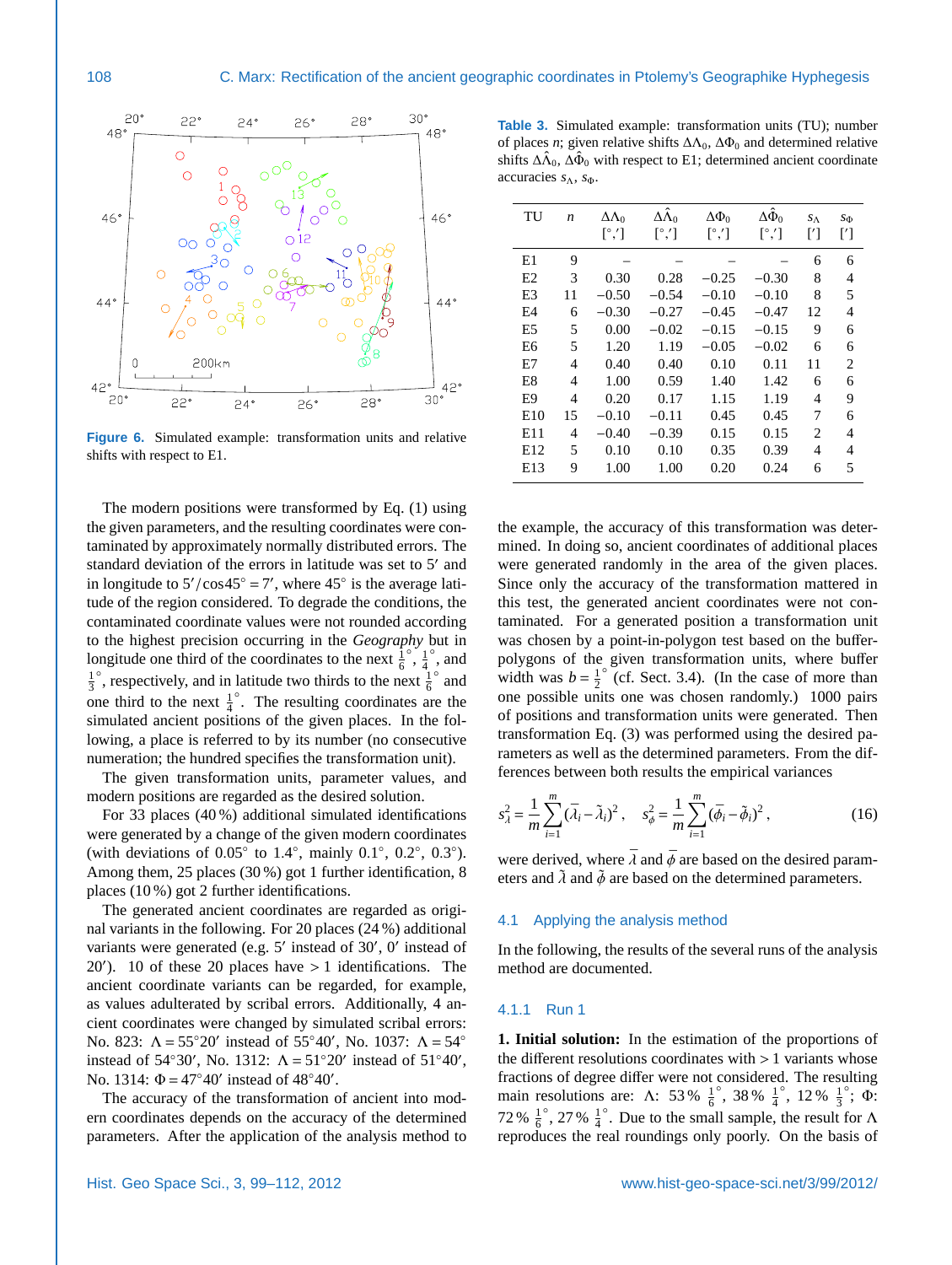

<span id="page-10-0"></span>**Figure 7.** Simulated example: residual plot and initial subsets of places.

Table [2,](#page-5-1) with  $a \geq \frac{1}{6}$ <sup>o</sup> for Φ it is set  $\sigma_{\Phi} = 6.5'$ . That also holds<br>roach however is  $\sigma_{\rm b} = \sigma_{\phi}/\cos \phi \approx 9'$  so for Λ; another approach, however, is  $\sigma_{\Lambda} = \sigma_{\Phi}/\cos \phi \approx 9'$  so that the intermediary value  $\sigma_{\Lambda} = 8'$  was chosen that the intermediary value  $\sigma_{\Lambda} = 8'$  was chosen.

An adjustment of average parameters based on all given locations including the modern and ancient variants was performed. The result is:  $m_{\lambda} = 1.27$ ,  $m_{\phi} = 0.96$ ,  $\Lambda_0 = 19°12'$ ,  $\Phi_0 = 2°46'$ . The deviations of the adjusted scales from the  $\Phi_0 = 2^{\circ}46'$ . The deviations of the adjusted scales from the desired values are  $< 0.1$ . To degrade the conditions, for the following analysis the somewhat worse approximative values  $m_{\lambda}^{(0)} = 1.3$  and  $m_{\phi}^{(0)} = 1.0$  were used.

Further, to degrade the conditions, for the residual plot based on the adjustment result the additional and not the original ancient coordinate variants and about 50 % of the wrong modern positions were used. The residual plot and the constructed initial subsets of places are shown in Fig. [7](#page-10-0) (modern position with ancient correction vector  $(v_\Lambda v_\Phi)^\top$ ). Among the initial subsets there are four incorrect mergings of transformation units: E1 and E2, E4 and E5, E8 and E9, E10 and E11.

**2. Modified MSS-method:** Variants of ancient coordinates cannot be considered by the method. To degrade the conditions, in the cases of ancient coordinate variants not the original but the additional variant was used. The parameters of the statistical tests are  $w_{\text{max}} = 2.5$  (lower value here for more reliable results),  $\beta_S = \beta_G = 0.8$ ,  $\lambda_G = 1.3 \lambda_S$ .

As a result, the desired transformation units formed partly, see Fig. [8;](#page-10-1) initial subsets containing incorrectly merged transformation units split up. 20 unassigned locations remained. There were 1 wrong identification (No. 1349), 1 location in wrong transformation unit (No. 307 in E5 instead of E3), 4 accepted additional/wrong ancient coordinate values (Nos. 229, 339, 651, 823).



<span id="page-10-1"></span>**Figure 8.** Simulated example: transformation units after MSSmethod (run 1).

**3. Forward-strategy:** The parameters of the statistical tests are  $w_{\text{max}} = 3.0$ ,  $\beta_{\text{S}} = \beta_{\text{G}} = 0.8$ ; the parameters of the geometric tests are  $b = 1^\circ$ ,  $d = 1.5^\circ$ . 17 locations were<br>merged with the correct transformation units. The originally merged with the correct transformation units. The originally given ancient and modern variants of coordinates/positions were determined. After a final adjustment a model error was detected for the longitudes of E4 by the model test  $(\lambda_G = 1.3\lambda_S)$ . This was ignored, because the scales had not yet been verified.

**4. Verification of the scales:** The adjusted parameters are  $m_{\lambda} = 1.24 \pm 0.03$  and  $m_{\phi} = 1.10 \pm 0.03$ . They deviate significantly from the expectation values  $m_A^{(0)} = 1.3$  and  $m_\phi^{(0)} = 1.0$ <br>( $\alpha = 5\%$ ) That necessitates a further run  $(\alpha = 5\%)$ . That necessitates a further run.

### 4.1.2 Run 2

**1. Initial solution:** The adjusted scales from run 1 are used as new parameters:  $m_{\lambda}^{(0)} = 1.24$ ,  $m_{\phi}^{(0)} = 1.10$ . Since their differences to the input values of run 1 are only 0.1 a new differences to the input values of run 1 are only 0.1, a new residual plot is not necessary.

**2. Modified MSS-method:** 21 unassigned locations remained. In 3 cases the additional ancient coordinate variant was accepted (Nos. 229, 339, 823).

**3. Forward-strategy:** 19 locations were merged correctly with transformation units.

**4. Verification of the scales:** The adjusted parameters are  $m_{\lambda} = 1.19 \pm 0.02$  and  $m_{\phi} = 1.10 \pm 0.02$ .  $m_{\lambda}$  deviates significantly from the input value  $m_{\lambda}^{(0)} = 1.24$ . That necessitates a further run further run.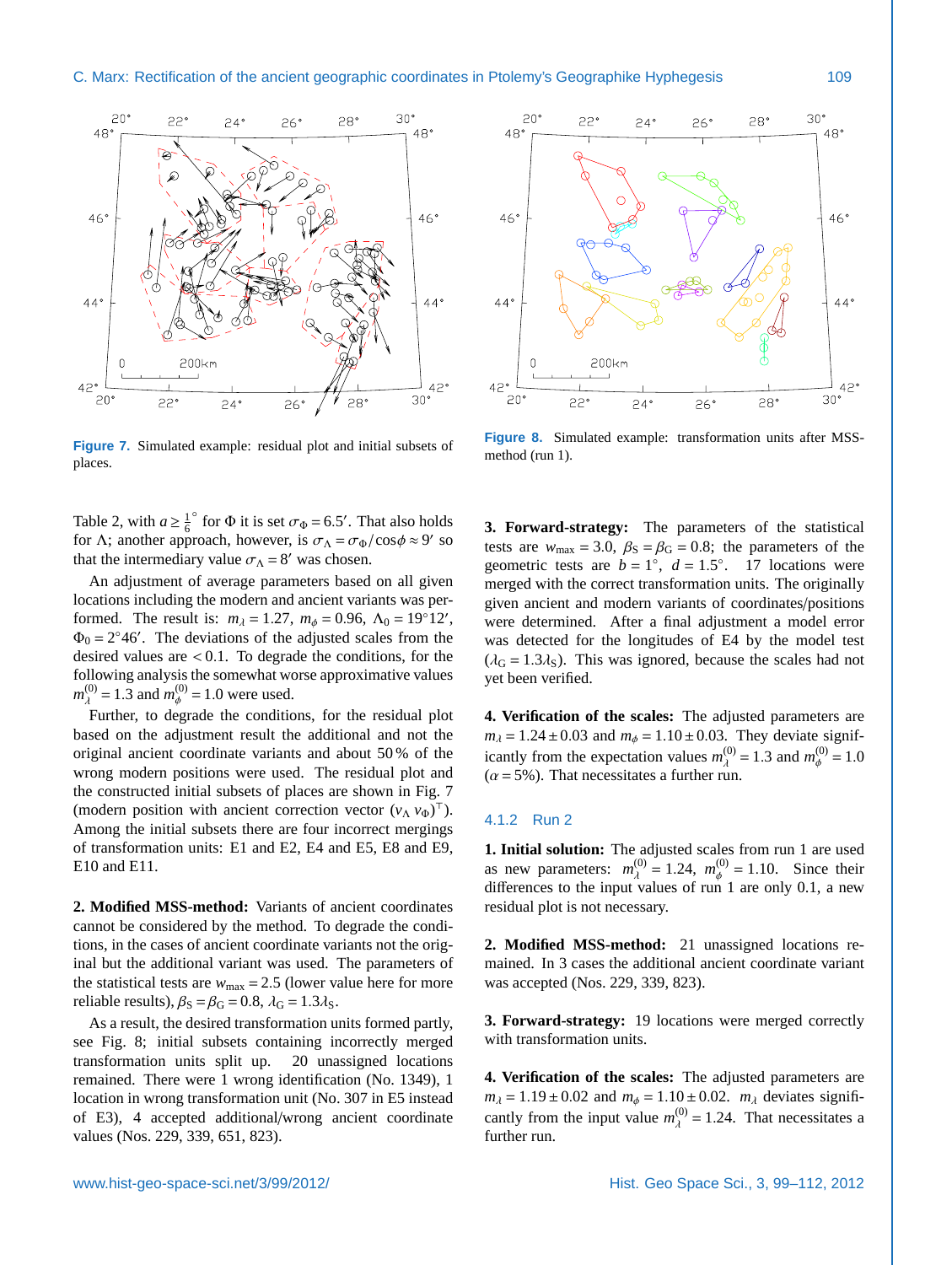#### 4.1.3 Run 3

(Step 2 see run 2.)

**1. Initial solution:** The initial scales are  $m_{\lambda}^{(0)} = 1.19$  and  $m_{\lambda}^{(0)} = 1.10$  $m_{\phi}^{(0)} = 1.10.$ 

**3. Forward-strategy:** 19 locations were merged with transformation units, thereof No. 1313 with E12 instead of E13 due to its additional ancient coordinate variant.

**4. Verification of the scales:** The adjusted parameters are  $m_{\lambda} = 1.18 \pm 0.02$  and  $m_{\phi} = 1.09 \pm 0.02$ . They do not deviate significantly from the initial values.

**5. Merging of transformation units:** The parameter of the statistical test is  $\alpha = 5\%$ ; the parameters of the geometric tests are  $b = 1.5^\circ$ ,  $d = 2^\circ$ . There were no mergings.

**6. Postprocessing:** The merging of No. 1313 and E12 is questionable, because No. 1313 causes a strong overlap of E12 and E13. A merging of No. 1313 and E13 resulted in a smaller residual (by the original ancient variant) so that this new merging was accepted.

#### 4.1.4 Run 4

(Steps 2, 4–6 see run 3.)

**1. Initial solution:** In run 3 locations Nos. 1037 and 1314 stayed without assignment. The causative coordinate was indicated in step 3 by a large residual. For the improper  $\Lambda$  = 54°00′ of No. 1037 a rough rounding can be expected and for the improper  $\Phi = 47°40'$  of No. 1314 a resolution of  $\frac{1}{3}$ ◦ . According to Table [2,](#page-5-1) the new standard deviations are 14' and 9', respectively.

**3. Forward-strategy:** No. 1037 was merged with E10, No. 1314 stayed without assignment.

#### 4.2 Detection of scribal errors

The unassigned place No. 1314 was transformed (modern into ancient) by the parameters of E13, which came into consideration due to the position. The resulting ancient latitude is  $\bar{\Phi} = 48°37' \approx 48°40'$ . In comparison with the given  $\Phi = 47^{\circ}40'$  the scribal error  $48^{\circ} \rightarrow 47^{\circ}$  became evident.

Due to its larger  $\sigma_{\Lambda}$  introduced in run 4, No. 1037 had a low influence on the adjustment so that the not detected scribal error in  $\Lambda$  is unproblematic. However, the resulting  $v_A = 28'$  of  $\Lambda = 54°00'$  is noticeably large. The estimation of the error by Eq. [\(9\)](#page-6-6) is  $\nabla = -28'$  so that the corrected  $\Lambda$  is  $54°28' \approx 54°30'$  and the scribal error  $54°30' \rightarrow 54°00'$  can be assumed.

The further two locations (Nos. 823, 1312) with simulated scribal errors have no noticeable residuals. The reason is

that the scribal errors correct the randomly adulterated coordinates to some extent.

# 4.3 Results

The nature of the residual plot of the example (Fig. [7\)](#page-10-0) corresponds to that of the residual plots of the original data in Figs. [2,](#page-2-0) [3,](#page-2-1) [4.](#page-3-1) That argues for the kind of distortions assumed for the original data.

Despite the involved additional ancient coordinates and wrong identifications the scales were determined sufficiently accurately by a first adjustment of average values for the scales and shifts (step 1). The analysis method iterated within three runs to scale parameters being statistically identical with the given values. The automatic steps (2–5) of the method worked satisfactorily; except for one wrongly assigned place, the given groups of locations with homogenous shifts and the given modern identifications were reconstructed finally. By a manual preprocessing the wrong assignment was found and corrected.

There are three places with ancient coordinate variants whose given original variant was not determined by the analysis. However, the three determined variants are, compared to the original variants, more or comparably accurate (e.g. No. 339: given  $\lambda = 22^{\circ}47'$ , systematically adulterated  $47^{\circ}20'$  original (random) variant  $\Delta = 47^{\circ}30'$  additional vari- $47^{\circ}20'$ , original (random) variant  $\Lambda = 47^{\circ}30'$ , additional variant 47°10'). Similarly, two of four simulated scribal errors were not detected, because the altered values are actually corrections. Thus, in practice, possibly not the original but the more accurate ancient coordinate variant is determined, which is preferable for a determination of accurate transformation parameters.

Table [3](#page-9-1) gives the determined shifts in the form of relative shifts  $\Delta\hat{\Lambda}_0$  and  $\Delta\hat{\Phi}_0$  with respect to the shifts  $\hat{\Lambda}_{0E1}$  and  $\hat{\Phi}_{0E1}$ of E1, where  $\Delta \hat{\Lambda}_0 = \hat{\Lambda}_0 - \hat{\Lambda}_{0E1}$ ,  $\Delta \hat{\Phi}_0 = \hat{\Phi}_0 - \hat{\Phi}_{0E1}$ . The determined relative shifts agree well with the given values (Cols.  $\Delta\Lambda_0$ ,  $\Delta\Phi_0$ ), the differences range from 0' to 5'. Furthermore, Table [3](#page-9-1) gives the estimated standard deviations  $s_\Lambda$  and  $s_\Phi$  of the ancient coordinates. In the case of transformation units with a larger number of places the accuracies  $s_A = 6'$  to 12' and  $s_{\Phi} = 5'$  to 9' express the adulterations generated by coincidence and rounding well. In the case of less places the accuracy is overestimated.

The transformation of the 1000 randomly generated ancient locations by means of the determined transformation parameters resulted in accuracies of  $s_{\lambda} = 2.3'$  and  $s_{\phi} = 2.1'$  by<br>Eq. (16) Thus, the errors of the transformation are smaller Eq. [\(16\)](#page-9-2). Thus, the errors of the transformation are smaller than those of the ancient coordinates (here  $\geq 5'$ ) so that they are negligible.

# **5 Conclusions**

Since the geographic coordinates of the ancient places in Ptolemy's *Geography* are strongly erroneous, they cannot be used directly to find the modern counterparts of unknown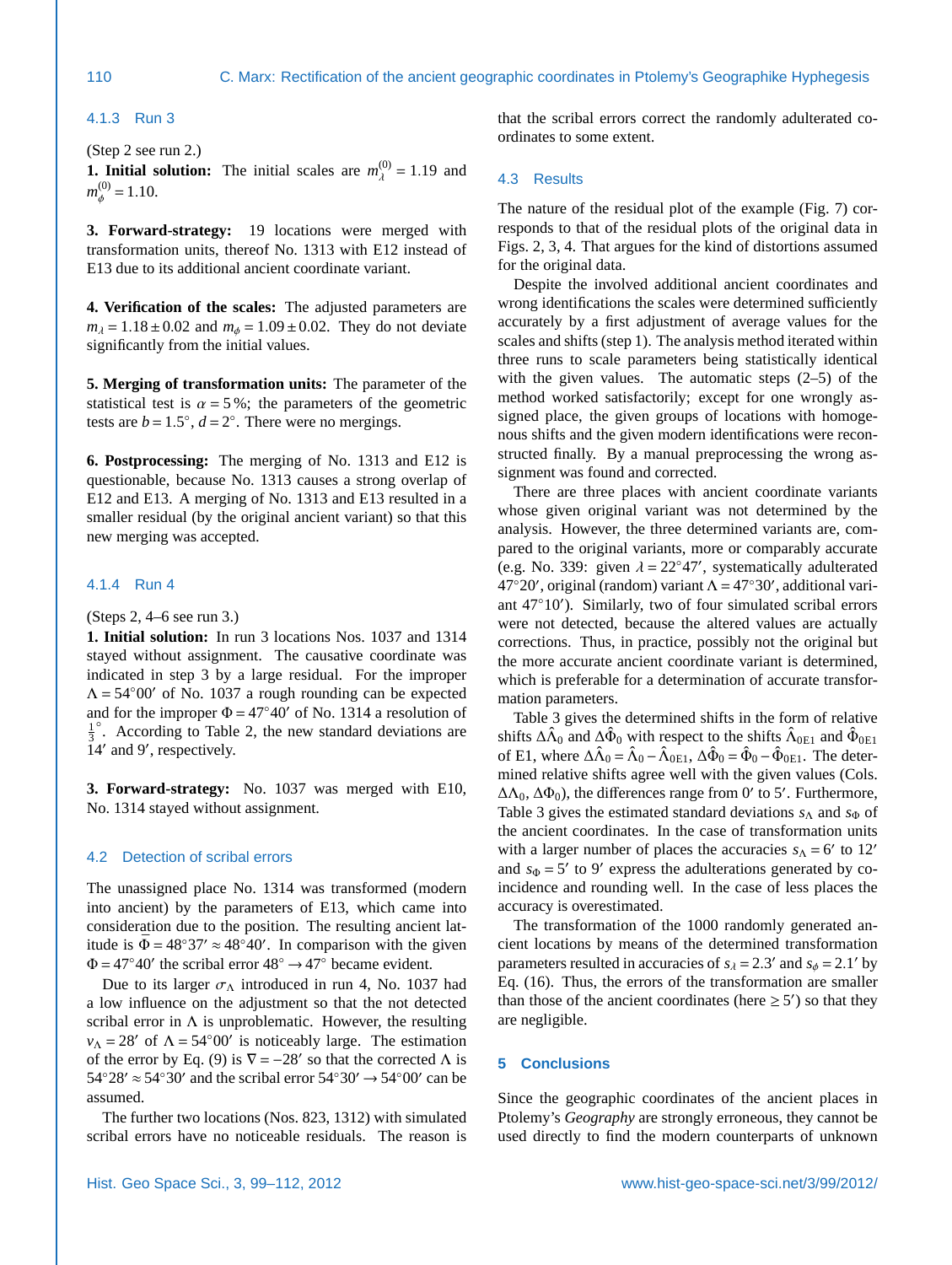places. An insight into the distortions of the coordinates was given by a visualization for exemplary regions. For a rectification it is important to model the occurring errors close to reality. This is taken into account by a new analysis method which was presented. The method provides a way to validate the Ptolemaic coordinates of certainly identified places as well as to verify uncertain identifications. Further, by means of the determined systematic errors, ancient coordinates of so far unknown places can be transformed approximately into modern coordinates. In conjunction with topographic, historical, and archaeological information these calculational results can lead to the modern counterparts of the ancient places.

The analysis method was tested on a simulated example comparable with the real data situation. The method worked satisfactorily, the simulated systematic and crucial gross errors were determined. The transformation of ancient into modern coordinates turned out to be satisfactorily accurate.

In practise, the accuracy of the transformed coordinates is additionally downgraded by the (local) inaccuracy of the ancient coordinates considered. Further, deviations from the used error model or occasionally less accurate transformation parameters can adulterate the transformation result. Hence, the transformed coordinates and the derived identifications are afflicted with uncertainties. That is taken into account by giving a grade of certainty or the kind of information underlying the modern identifications.

The analysis method has been applied in an interdisciplinary project at the Technische Universität Berlin. The results for the identifications of the places of Book II are published in [Kleineberg et al.](#page-12-2) [\(2010,](#page-12-2) [2012\)](#page-12-4), the results for Book III will be published soon.

It is conceivable that the basic approach of the analysis method presented can be used or modified respectively for other problems concerning the partition of data into consistent subsets and gross erroneous elements, not only in view of historical data, but also today's measurement data.

# **Supplementary material related to this article is available online at: http:**//**[www.hist-geo-space-sci.net](http://www.hist-geo-space-sci.net/3/99/2012/hgss-3-99-2012-supplement.zip)**/**3**/**99**/**2012**/ **[hgss-3-99-2012-supplement.zip](http://www.hist-geo-space-sci.net/3/99/2012/hgss-3-99-2012-supplement.zip)**.

Edited by: G. A. Good Reviewed by: G. A. Good and another anonymous referee

# **References**

- <span id="page-12-7"></span>Albertz, J.: Grundlagen der Interpretation von Luft- und Satellitenbildern. Eine Einführung in die Fernerkundung, Wissenschaftliche Buchgesellschaft, Darmstadt, 1999.
- <span id="page-12-16"></span>Baarda, W.: A Testing Procedure for Use in Geodetic Networks, Publ. on geodesy new series, Vol. 2, No. 5, Netherl. Geod. Comm., Delft, 1968.

<span id="page-12-19"></span>Baumann, E.: Vermessungskunde Band 2, Dümmler, 1993.

- <span id="page-12-0"></span>Beineke, D.: Verfahren zur Genauigkeitsanalyse für Altkarten, Schriftenreihe Studiengang Geodäsie und Geoinformation 71, Universität der Bundeswehr München, Neubiberg, 2001.
- <span id="page-12-8"></span>Beineke, D.: Zur Bestimmung lokaler Abbildungsverzerrungen in Altkarten mit Hilfe der multiquadratischen Interpolation, Allgemeine Vermessungsnachrichten, 114, 19–27, 2007.
- <span id="page-12-5"></span>Berggren, J. and Jones, A.: Ptolemy's Geography: An Annotated Translation of the Theoretical Chapters, Princeton University Press, Princeton, 2000.
- <span id="page-12-21"></span>Bill, R.: Grundlagen der Geo-Informationssysteme. Band 2 – Analysen, Anwendungen und neue Entwicklungen, Wichmann, 1996.
- <span id="page-12-3"></span>Cuntz, O.: Die Geographie des Ptolemaeus. Gallia Germania Raetia Noricum Pannoniae Illyricum Italia, Weidmann, Berlin, reprint New York 1975, 1923.
- <span id="page-12-17"></span>Hahn, M., Heck, B., Jäger, R., and Scheuring, R.: Ein Verfahren zur Abstimmung der Signifikanzniveaus für allgemeine  $F_{m,n}$ verteilte Teststatistiken. Teil I: Theorie, Zeitschrift für Vermessungswesen, 114, 234–248, 1989.
- <span id="page-12-18"></span>Hahn, M., Heck, B., Jäger, R., and Scheuring, R.: Ein Verfahren zur Abstimmung der Signifikanzniveaus für allgemeine  $F_{mn}$ verteilte Teststatistiken. Teil II: Anwendungen, Zeitschrift für Vermessungswesen, 116, 15–26, 1991.
- <span id="page-12-9"></span>Hardy, R.: Geodetic application of multiquadratic analysis, Allgemeine Vermessungsnachrichten, 79, 398–406, 1972.
- <span id="page-12-14"></span>Jäger, R., Müller, T., Saler, H., and Schwäble, R.: Klassische und robuste Ausgleichungsverfahren, Wichmann, Heidelberg, 2005.
- <span id="page-12-2"></span>Kleineberg, A., Marx, C., Knobloch, E., and Lelgemann, D.: Germania und die Insel Thule. Die Entschlüsselung von Ptolemaios' "Atlas der Oikumene", Wissenschaftliche Buchgesellschaft, Darmstadt, 2010.
- <span id="page-12-4"></span>Kleineberg, A., Marx, C., and Lelgemann, D.: Europa in der Geographie des Ptolemaios. Die Entschlusselung des "Atlas der ¨ Oikumene": Zwischen Orkney, Gibraltar und den Dinariden, Wissenschaftliche Buchgesellschaft, Darmstadt, 2012.
- <span id="page-12-15"></span>Lelgemann, D., Knobloch, E., Fuls, A., and Kleineberg, A.: Zum antiken astro-geodätischen Messinstrument Skiotherikós Gnomon, Zeitschrift für Geodäsie, Geoinformation und Landmanagement, 4, 238–247, 2005.
- <span id="page-12-6"></span>Marx, C.: On the precision of Ptolemy's geographic coordinates in his Geographike Hyphegesis, History of Geo- and Space Sciences, 2, 29–37, doi:10.5194/[hgss-2-29-2011,](http://dx.doi.org/10.5194/hgss-2-29-2011) 2011.
- <span id="page-12-12"></span>Müller, C. (Ed.): Claudii Ptolemaei Geographia. 2 Vols., Alfredo Firmin Didot, Paris, 1883/1901.
- <span id="page-12-10"></span>Neitzel, F.: Identifizierung konsistenter Datengruppen am Beispiel der Kongruenzuntersuchung geodätischer Netze, Reihe C 565, Deutsche Geodätische Kommission, München, 2004.
- <span id="page-12-1"></span>Niederöst, J.: Das Relief der Urschweiz von Franz Ludwig Pfyffer (1716–1802): 3D-Rekonstruktion, Analyse und Interpretation, Ph.D. thesis, Eidgenössische Technische Hochschule Zürich, 2005.
- <span id="page-12-22"></span>Niemeier, W.: Zur Kongruenz mehrfach beobachteter geodätischer Netze, Wissenschaftliche Arbeiten der Fachrichtung Vermessungswesen 88, Universität Hannover, 1979.
- <span id="page-12-13"></span>Niemeier, W.: Ausgleichungsrechnung, Walter de Gruyter, Berlin, 2002.
- <span id="page-12-11"></span>Nobbe, K. (Ed.): Claudii Ptolemaei Geographia. 3 Vols., Tauchnitz, Leipzig, 1843–1845.
- <span id="page-12-20"></span>Preparata, F. and Shamos, M.: Computational Geometry: An Introduction, Springer, 1985.